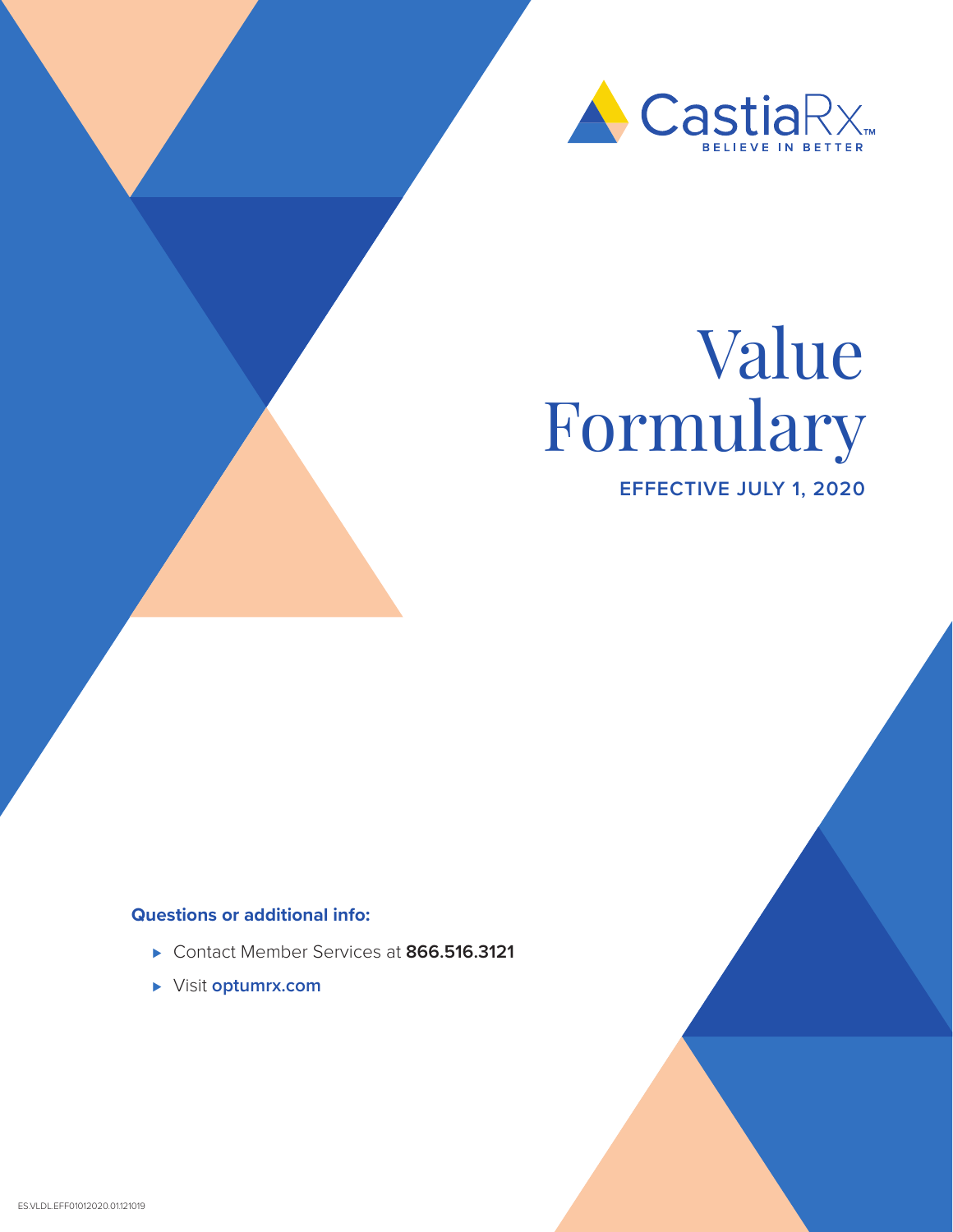# At CastiaRx, we want to help you understand your medication options

A wide variety of drugs is included on the drug formulary (also known as a Preferred Drug List or PDL). When choosing medications, we encourage you and your doctor to choose the more cost-effective option available, which helps hold down costs for you and the plan.

For easy reference, this formulary is an overview of the most commonly prescribed medications and is detailed in the following sections:

# **Preferred medications** . . . . . . . . . . . . . . . . . . . . . . . . . . . . . . . . . . . . . . . . . . . . . . . . . . . . . . . . . . **3**

This is a list of drugs covered by your plan. When multiple drugs are equally effective in treating the same condition, the most cost-effective drug(s) will be listed on the Preferred Medication List. You will generally save money by choosing a drug from the **preferred list**.

# **Excluded medications** . . . . . . . . . . . . . . . . . . . . . . . . . . . . . . . . . . . . . . . . . . . . . . . . . . . . . . . . . . **15**

This list of drugs is **not covered** by your plan. When multiple drugs are equally effective in treating the same condition, drugs that cost more without providing additional clinical value are excluded from benefit coverage. If a drug you are taking is on the **excluded list**, we encourage you to speak with your doctor to help you find an alternative medication that will treat your condition and qualify for benefit coverage.

# **Specialty medications** . . . . . . . . . . . . . . . . . . . . . . . . . . . . . . . . . . . . . . . . . . . . . . . . . . . . . . . . . . **17**

This list of drugs may be covered by your plan. Specialty medications treat rare or complex conditions and are typically higher-cost medications. These medications **require a prior authorization** before coverage is determined.

This formulary includes commonly prescribed drugs, but is not a comprehensive list of all medications. If you don't see the medication you are taking listed here, visit **optumrx.com** to review your pharmacy coverage.

⊲ Visit **optumrx.com**

 $\bullet$   $\bullet$ 

- ⊲ Choose *Drug Search*
- ► Type in the name of the drug

PLEASE NOTE: Brand drugs may move to non-preferred status if a generic version becomes available during the year. Not all the drugs listed are covered by all prescription plans. Login to **optumrx.com** to see if specific drugs are covered by your plan. For specific questions about your coverage, please call the phone number printed on your member ID card.

> Questions? Contact Member Services at **866.516.3121**



At your service with digital tools for members

> visit **optumrx.com** to access important information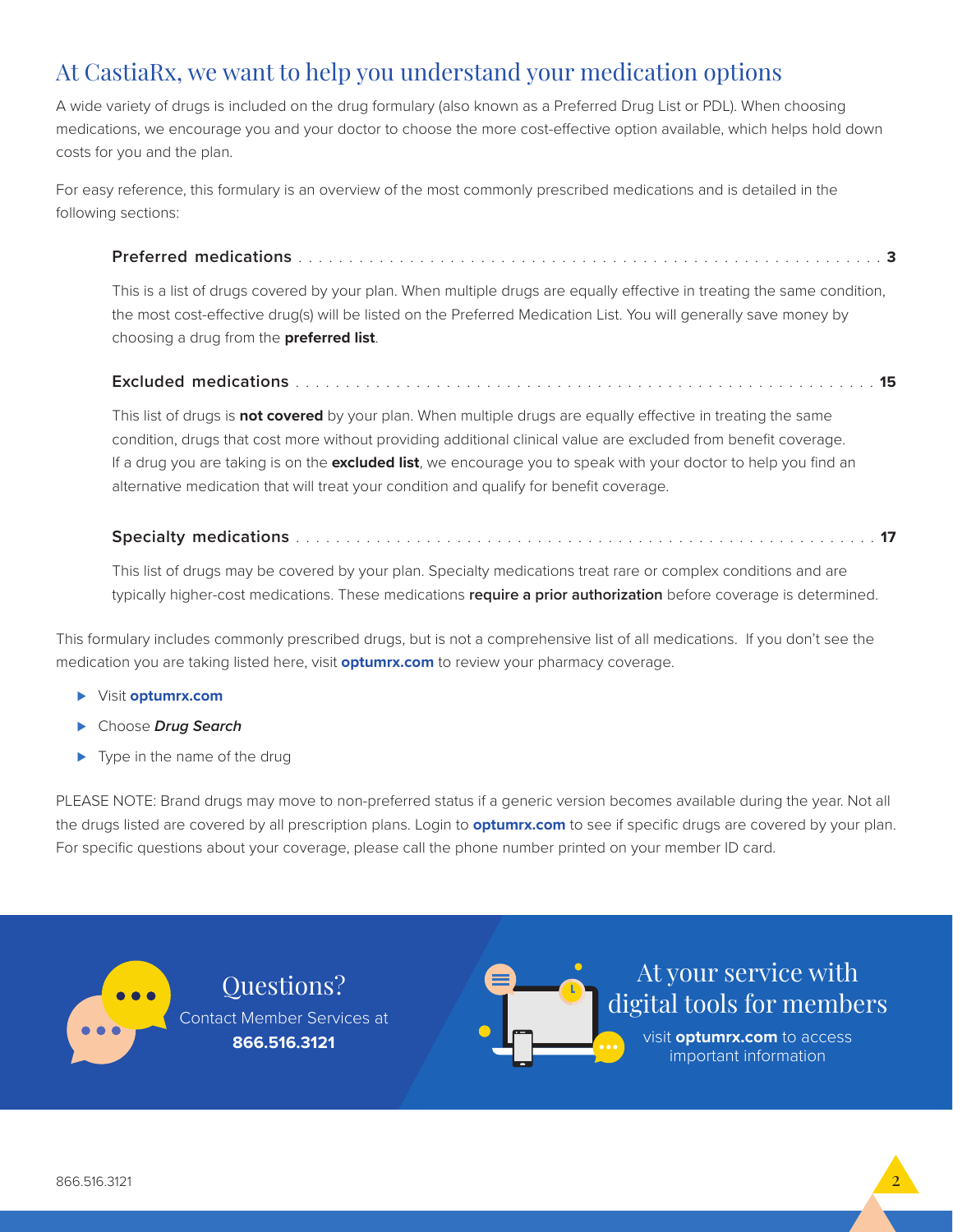# Preferred Medications

Save money by choosing a **preferred drug**. The list below includes commonly prescribed **preferred drugs**. If you don't see your drug listed, check **optumrx.com**, for a complete list of all drugs, including preferred alternatives. A list of excluded drugs is also included in this formulary.

# **A**

abacavir abacavir/lamivudine abacavir/lamivudine/zidovudine ABELCET [INJ] ABILIFY MAINTENA [INJ] ABRAXANE [INJ] acamprosate delayed-release acarbose ACCU-CHEK FASTCLIX LANCETS [OTC] ACCU-CHEK MULTICLIX LANCET KIT [OTC] ACCU-CHEK MULTICLIX LANCETS [OTC] ACCU-CHEK SOFTCLIX LANCET KIT [OTC] ACCU-CHEK SOFTCLIX LANCETS [OTC] acebutolol acetaminophen/codeine acetazolamide acetazolamide ext-release acetazolamide sodium [INJ] acetic acid ear solution acetic acid irrigation solution acetic acid/hydrocortisone ear solution acetic acid/oxyquinoline vaginal acetylcysteine [INJ] acetylcysteine inhalation solution acitretin ACTEMRA [INJ] ACTHIB [INJ] ACTHREL [INJ] ACTIMMUNE [INJ] ACTIVASE [INJ] acyclovir acyclovir ointment acyclovir sodium [INJ] ADACEL [INJ] adapalene adapalene/benzoyl peroxide ADCETRIS [INJ] ADDAMEL N [INJ] ADDERALL XR adefovir ADEMPAS

adenosine [INJ] ADVAIR DISKUS ADVAIR HFA ADVATE [INJ] ADYNOVATE [INJ] AFINITOR DISPERZ AFLURIA [INJ] AFLURIA QUAD [INJ] AFSTYLA [INJ] AIMOVIG [INJ] albendazole albumin human [INJ] albuterol albuterol ext-release albuterol nebulization solution alclometasone ALDURAZYME [INJ] alendronate alfentanil [INJ] ALFERON N [INJ] alfuzosin ext-release ALIMTA [INJ] ALINIA ALIQOPA [INJ] allopurinol allopurinol sodium [INJ] almotriptan alosetron ALPHAGAN P 0.1% ALPHANATE [INJ] ALPHANINE SD [INJ] alprazolam alprazolam ext-release alprazolam orally disintegrating tablets ALPROLIX [INJ] alprostadil [INJ] ALREX altavera ALUNBRIG alyacen amabelz amantadine AMBISOME [INJ] amcinonide amethia amethia lo amethyst amifostine [INJ] amikacin [INJ]

amiloride amiloride/hydrochlorothiazide aminocaproic acid aminophylline [INJ] AMINOSYN [INJ] amiodarone amiodarone [INJ] amitriptyline amitriptyline/chlordiazepoxide amlodipine amlodipine/atorvastatin amlodipine/benazepril amlodipine/olmesartan amlodipine/valsartan amlodipine/valsartan/ hydrochlorothiazide ammonium lactate 12% topical amoxapine amoxicillin amoxicillin/potassium clavulanate amoxicillin/potassium clavulanate ext-release amphetamine sulfate amphotericin [INJ] ampicillin ampicillin sodium [INJ] ampicillin sodium/sulbactam [INJ] AMYTAL [INJ] anagrelide anastrozole ANDRODERM ANORO ELLIPTA anthralin APLISOL [INJ] APOKYN [INJ] apraclonidine eye solution aprepitant apri APRISO APTIVUS AQUASOL A [INJ] ARALAST NP [INJ] aranelle aripiprazole aripiprazole orally disintegrating tablets ARISTADA [INJ] ARISTOSPAN [INJ] armodafinil

ARMONAIR RESPICLICK ARMOUR THYROID ARNUITY ELLIPTA ARRANON [INJ] ascorbic acid [INJ] arsenic trioxide [INJ] ashlyna ASMANEX HFA ASMANEX TWISTHALER aspirin/dipyridamole ext-release atazanavir atenolol atenolol/chlorthalidone ATGAM [INJ] atomoxetine atorvastatin atovaquone atovaquone/proguanil atropine [INJ] atropine sulfate eye ointment atropine sulfate eye solution aubra aubra eq AUGMENTIN 125-31.25 MG/5 ML aviane avo cream AVONEX [INJ] AVYCAZ [INJ] azacitidine [INJ] AZACTAM-ISO-OSMOTIC DEXTROSE [INJ] AZASITE azathioprine azathioprine sodium [INJ] AZEDRA [INJ] azelastine eye solution azelastine nasal spray azithromycin azithromycin [INJ] aztreonam [INJ] azurette

# **B**

bacitracin [INJ] bacitracin eye ointment bacitracin/polymyxin eye ointment baclofen BAL IN OIL [INJ]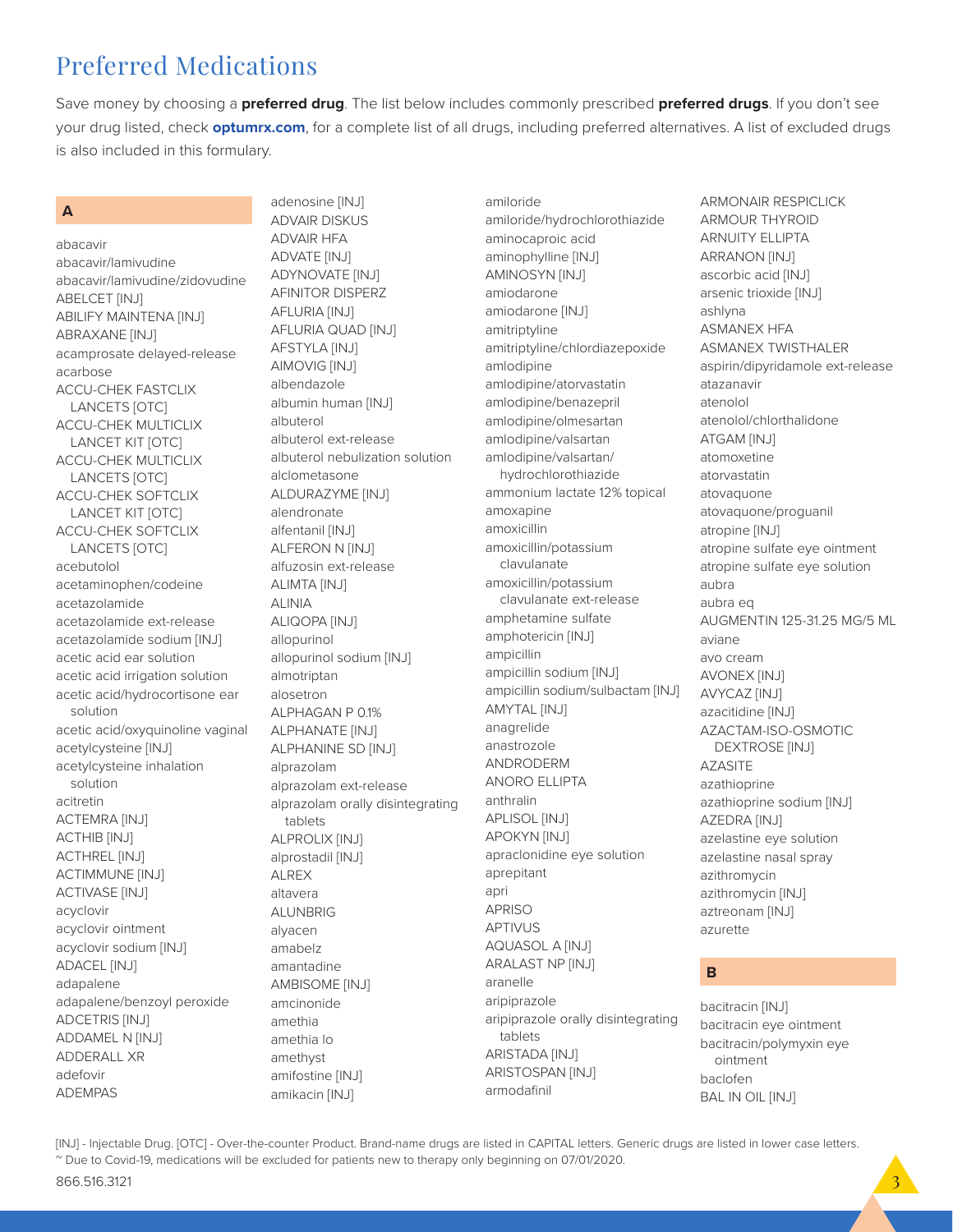### **B** *(continued)*

balanced salt eye irrigation solution bal-care dha prenatal vitamins balsalazide balziva BANZEL BARACLUDE SOLUTION BAVENCIO [INJ] b-complex [INJ] BD AUTOSHIELD DUO NEEDLES [OTC] BD ULTRAFINE INSULIN SYRINGES [OTC] BD ULTRAFINE PEN NEEDLES [OTC] BEBULIN [INJ] bekyree BELBUCA benazepril benazepril/hydrochlorothiazide BENDEKA [INJ] BENEFIX [INJ] BENLYSTA [INJ] benoxinate/fluorescein eye solution BENZNIDAZOLE benzonatate benzoyl peroxide benzphetamine benztropine benztropine [INJ] BEPREVE BESPONSA [INJ] betamethasone acetate/ betamethasone sodium phosphate [INJ] betamethasone dipropionate betamethasone dipropionate augmented betamethasone valerate BETASERON [INJ] betaxolol betaxolol eye solution bethanechol BETHKIS BEVESPI AEROSPHERE bexarotene BEXSERO [INJ] bicalutamide BICILLIN C-R [INJ] BICILLIN L-A [INJ] BIKTARVY bimatoprost eye solution biolon [INJ] BIOTHRAX [INJ]

bisoprolol bisoprolol/hydrochlorothiazide bivalirudin [INJ] blanche bleomycin [INJ] BLINCYTO [INJ] blisovi 24 fe blisovi fe BOOSTRIX [INJ] BOSULIF BOTOX [INJ] BREO ELLIPTA BREVITAL [INJ] briellyn **BRILINTA** brimonidine eye solution BRINEURA [INJ] bromfenac eye solution bromocriptine brompheniramine/ pseudoephedrine/codeine brompheniramine/ pseudoephedrine/ dextromethorphan budesonide ext-release budesonide nebulization suspension bumetanide bumetanide [INJ] bupivacaine [INJ] bupivacaine/dextrose [INJ] bupivacaine/epinephrine [INJ] buprenorphine buprenorphine [INJ] buprenorphine/naloxone bupropion bupropion ext-release bupropion ext-release (smoking deterrent) buspirone busulfan [INJ] butalbital/acetaminophen butalbital/acetaminophen/ caffeine butalbital/acetaminophen/ caffeine/codeine butalbital/aspirin/caffeine butalbital/aspirin/caffeine/ codeine butorphanol [INJ] butorphanol nasal BYDUREON [INJ] BYETTA [INJ] BYSTOLIC

# **C**

cabergoline CABOMETYX caffeine citrated caffeine citrated [INJ] caffeine/sodium benzoate [INJ] calcipotriene calcipotriene/betamethasone dipropionate calcitonin salmon nasal calcitriol calcitriol [INJ] calcitriol ointment calcium acetate calcium chloride [INJ] CALCIUM DISODIUM VERSENATE [INJ] calcium gluconate [INJ] calcium-folic acid plus d calcium-pnv 28-1-250 prenatal vitamins CALDOLOR [INJ] camila camrese camrese lo candesartan candesartan/hydrochlorothiazide CAPASTAT SULFATE [INJ] capecitabine CAPRELSA captopril captopril/hydrochlorothiazide carbachol [INJ] CARBAGLU carbamazepine carbamazepine ext-release carbidopa carbidopa/levodopa carbidopa/levodopa ext-release carbidopa/levodopa orally disintegrating tablets carbidopa/levodopa/entacapone carbinoxamine carboplatin [INJ] carmustine [INJ] carteolol eye solution carvedilol carvedilol phosphate ext-release caspofungin [INJ] CATHFLO ACTIVASE [INJ] CAVERJECT [INJ] CAYSTON caziant cefaclor cefaclor ext-release

cefadroxil cefazolin [INJ] cefdinir cefditoren cefepime [INJ] cefepime/dextrose [INJ] cefixime cefotaxime [INJ] cefotetan [INJ] cefoxitin [INJ] cefoxitin/dextrose [INJ] cefpodoxime cefprozil ceftazidime [INJ] CEFTAZIDIME/DEXTROSE [INJ] ceftibuten ceftriaxone [INJ] ceftriaxone/dextrose [INJ] cefuroxime axetil cefuroxime sodium [INJ] celacyn celecoxib **CELONTIN** centratex cephalexin CEPROTIN [INJ] **CERDELGA** CEREZYME [INJ] cetirizine syrup CETROTIDE [INJ] cevimeline **CHANTIX** chateal chateal eq CHEMET CHENODAL chloramphenicol [INJ] chlorcyclizine/codeine chlorcyclizine/ pseudoephedrine/codeine chlordiazepoxide chlordiazepoxide/clidinium chlorhexidine gluconate chloroprocaine hcl [INJ] chloroquine chlorothiazide chlorothiazide sodium [INJ] chlorpheniramine/phenylephrine/ dextromethorphan chlorpromazine chlorpromazine [INJ] chlorthalidone chlorzoxazone CHOLBAM cholestyramine

cholestyramine light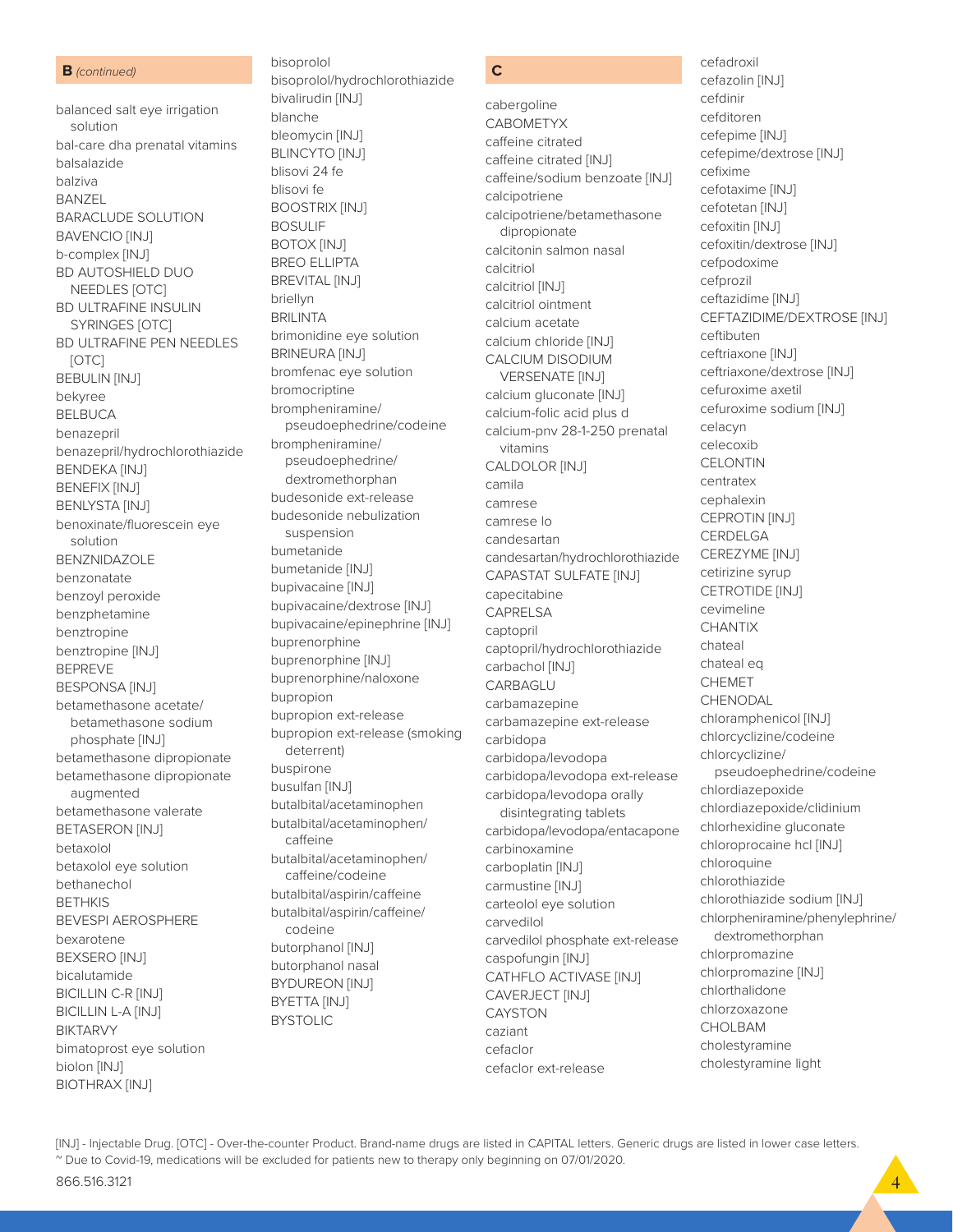### **C** *(continued)*

choline salicylate/magnesium salicylate chromium chloride [INJ] ciclopirox ciclopirox shampoo cidofovir [INJ] ciferex cilostazol CIMDUO cimetidine CINACALCET HCL CINRYZE [INJ] CIPRODEX ciprofloxacin ciprofloxacin ear solution ciprofloxacin ext-release ciprofloxacin eye solution ciprofloxacin lactate/dextrose [INJ] cisplatin [INJ] citalopram citric acid/sodium citrate cladribine [INJ] clarithromycin clarithromycin ext-release clemastine CLENPIQ clindamycin hcl clindamycin palmitate clindamycin phosphate [INJ] clindamycin phosphate topical clindamycin phosphate vaginal clindamycin phosphate/benzoyl peroxide clindamycin phosphate/dextrose [INJ] clindamycin phosphate/tretinoin CLINIMIX [INJ] CLINIMIX E [INJ] clobetasol propionate clobetasol propionate shampoo clobetasol propionate/emollient clofarabine [INJ] clomiphene citrate clomipramine clonazepam clonazepam orally disintegrating tablets clonidine clonidine [INJ] clonidine ext-release clonidine patches clonidine/chlorthalidone clopidogrel clorazepate

clotrimazole topical clotrimazole troche clotrimazole/betamethasone dipropionate clozapine clozapine orally disintegrating tablets c-nate dha prenatal vitamins COAGADEX [INJ] COARTEM cocaine topical solution codeine sulfate colchicine colchicine/probenecid colestipol colistimethate [INJ] COMBIGAN **COMBIPATCH** COMBIVENT RESPIMAT complete natal dha prenatal vitamins completenate prenatal vitamins **CONCERTA** constulose copper chloride [INJ] CORIFACT [INJ] CORLANOR cortisone acetate corvita corvita 150 COSENTYX [INJ] cosyntropin [INJ] COTELLIC **CREON** CRESEMBA CRESEMBA [INJ] CRINONE 4% CRINONE 8% CRIXIVAN CROFAB [INJ] cromolyn sodium eye solution cromolyn sodium nebulization solution cromolyn sodium oral solution crotamiton cryselle CRYSVITA [INJ] cyanocobalamin [INJ] cyclafem cyclobenzaprine cyclopentolate eye solution cyclophosphamide [INJ] CYCLOPHOSPHAMIDE CAPSULES cyclosporine cyclosporine [INJ] cyclosporine modified cyproheptadine

CYRAMZA [INJ] cyred **CYSTADANE CYSTAGON** CYSTARAN cytarabine [INJ] CYTOGAM [INJ] cytra-3

# **D**

dacarbazine [INJ] dactinomycin [INJ] dalfampridine ext-release DALIRESP DALVANCE [INJ] danazol dantrolene dantrolene [INJ] dapsone DAPTACEL [INJ] daptomycin [INJ] darifenacin ext-release DARZALEX [INJ] dasetta daunorubicin [INJ] daysee DAYTRANA deblitane decitabine [INJ] deferoxamine [INJ] delflex with dextrose [INJ] delyla demeclocycline DEMSER DEPO-ESTRADIOL [INJ] DEPO-PROVERA 400 MG/ML [INJ] **DESCOVY** desipramine desloratadine desloratadine orally disintegrating tablets desmopressin acetate desmopressin acetate [INJ] desmopressin nasal desogestrel-ethinyl estradiol desonide desoximetasone desvenlafaxine succinate ext-release dexamethasone dexamethasone sodium phosphate [INJ] dexamethasone sodium phosphate eye solution DEXCOM G4 DEXCOM G5

### DEXCOM G6

dexmedetomidine [INJ] dexmethylphenidate dexmethylphenidate ext-release dexrazoxane [INJ] dextran/dextrose [INJ] dextran/normal saline [INJ] dextroamphetamine dextroamphetamine ext-release dextroamphetamine/ amphetamine dextrose/lactated ringers [INJ] dextrose/sodium chloride [INJ] dextrose/water [INJ] dialyvite dialyvite/zinc diazepam diazepam [INJ] diazepam rectal gel diclofenac eye solution diclofenac potassium diclofenac sodium delayed-release diclofenac sodium ext-release diclofenac sodium gel diclofenac sodium topical solution diclofenac sodium/misoprostol ext-release dicloxacillin dicyclomine dicyclomine [INJ] didanosine delayed-release diethylpropion diethylpropion ext-release diflorasone diflorasone/emollient diflunisal digoxin digoxin [INJ] dihydrocodeine/acetaminophen/ caffeine dihydroergotamine [INJ] dihydroergotamine nasal DILANTIN 30 MG CAPSULES DILATRATE-SR diltiazem diltiazem [INJ] diltiazem ext-release dimenhydrinate [INJ] diphenhydramine diphenhydramine [INJ] diphenoxylate/atropine DIPHTHERIA-TETANUS TOXOIDS-PED [INJ] dipyridamole dipyridamole [INJ] disulfiram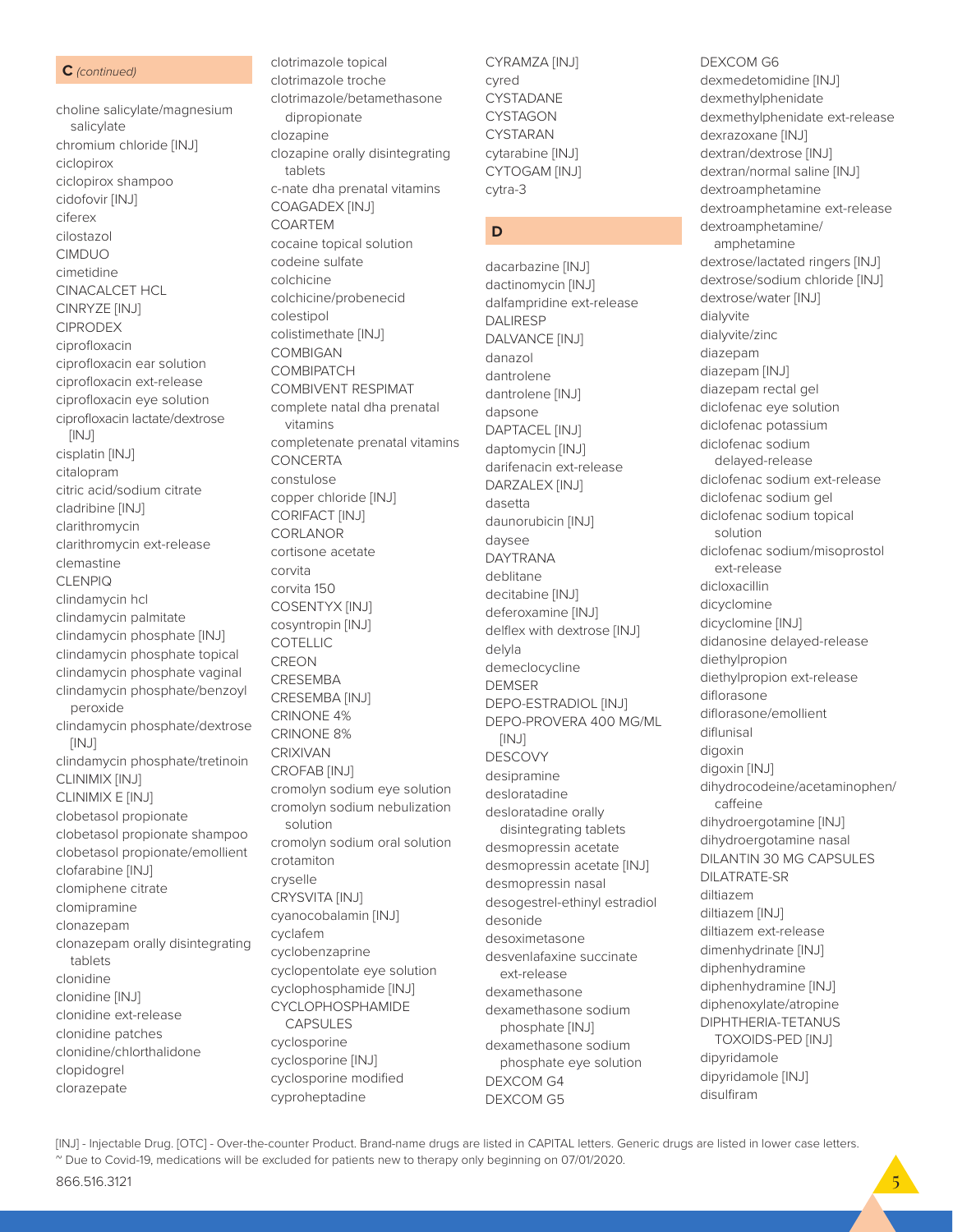### D (continued)

divalproex delayed-release divalproex ext-release **DIVIGEL** dobutamine [INJ] dobutamine/dextrose [INJ] DOCEFREZ [INJ] docetaxel [INJ] DOCETAXEL 200 MG/10 ML [INJ] dofetilide donepezil donepezil orally disintegrating tablets dopamine [INJ] dopamine/dextrose [INJ] **DOPTELET** dorzolamide eye solution dorzolamide/timolol eye solution dothelle dha prenatal vitamins doxazosin doxepin doxepin cream doxercalciferol doxercalciferol [INJ] doxorubicin [INJ] doxorubicin/liposomal [INJ] doxycycline hyclate doxycycline hyclate [INJ] doxycycline hyclate delayed-release doxycycline monohydrate dronabinol droperidol [INJ] drospirenone-ethinyl estradiol drospirenone-ethinyl estradiol-levomefolate **DROXIA DUAVEE DULERA** duloxetine delayed-release **DUPIXENT [INJ]** dutasteride dutasteride/tamsulosin ext-release **DYANAVEL XR DYMISTA** 

# E

econazole **EDARBI EDARBYCLOR** EDURANT efavirenz EGRIFTA [INJ] ELAPRASE [INJ] electrolyte-48 solution/ dextrose [INJ]

eletone eletriptan **ELIGARD [INJ]** elinest eliphos **ELIQUIS** ELITEK [INJ] elite-ob prenatal vitamins FI MIRON **EMCYT EMGALITY [INJ]** emoquette **EMTRIVA** emulsion sb **EMVERM** enalapril enalapril/hydrochlorothiazide enalaprilat [INJ] ENBREL [INJ] **ENDOMETRIN** ENGERIX-B [INJ] enoxaparin [INJ] enpresse enskyce **ENSTILAR** entacapone entecavir **ENTRESTO** ENTYVIO [INJ] EOVIST [INJ] **EPCLUSA** ephedrine [INJ] **EPIDIOLEX** epinastine eye solution EPINEPHRINE AUTO-INJECTOR (by Mylan) [INJ] epinephrine vial, ampule, syringe [INJ] epinephrine-dextrose [INJ] epinephrine-nacl [INJ] EPIPEN, EPIPEN JR [INJ] epirubicin [INJ] EPIVIR HBV SOLUTION eplerenone epoprostenol [INJ] epoprostenol diluent [INJ] eprosartan eptifibatide [INJ] ERAXIS [INJ] ERBITUX [INJ] ergocalciferol ergoloid mesylates ergotamine tartrate/caffeine ergotamine tartrate/caffeine suppositories **ERIVEDGE** ERLEADA errin

ertapenem [INJ] **ERYTHROCIN [INJ]** erythromycin erythromycin delayed-release erythromycin ethylsuccinate erythromycin eye ointment erythromycin stearate erythromycin topical erythromycin/benzoyl peroxide **FSBRIFT** escitalopram esmolol [INJ] esmolol-nacl [INJ] esomeprazole magnesium delayed-release esomeprazole sodium [INJ] estarylla estazolam esterified estrogens/ methyltestosterone estradiol estradiol cream estradiol patches estradiol vaginal estradiol valerate [INJ] estradiol/norethindrone acetate **ESTRING** estropipate eszopiclone ethacrynate [INJ] ethacrynic acid ethambutol ETHAMOLIN [INJ] ethosuximide ethyl alcohol [INJ] ethyl chloride spray ethynodiol-ethinyl estradiol etidronate etodolac etodolac ext-release etomidate [INJ] etonogestrel-ethinyl estradiol va ring ETOPOPHOS [INJ] etoposide etoposide [INJ] EUFLEXXA [INJ] everolimus exemestane **EXTRANEAL ICODEXTRIN** DIALYSIS SOLUTION [INJ] EYLEA [INJ] ezetimihe ezetimibe/simvastatin

falmina

famciclovir

famotidine

**FARESTON** 

**FARXIGA** 

fayosim

felbamate

femynor

fenofibrate

fenoprofen

fenofibric acid

famotidine [INJ]

**FASENRA [INJ]** 

FEIBA NF [INJ]

felodipine ext-release

fenofibrate micronized

fentanyl citrate [INJ]

fentanyl patches

FERAHEME [INJ]

FIRMAGON [INJ]

FIRST-LANSOPRAZOLE

FIRST-OMEPRAZOLE

FLOLAN DILUENT [INJ]

**FLOVENT DISKUS** 

FLUARIX QUAD [INJ]

FLUBLOK QUAD [INJ]

FLUCELVAX QUAD [INJ]

fluconazole/dextrose [INJ]

fludrocortisone acetate

FLULAVAL QUAD [INJ]

flunisolide nasal spray

fluocinonide/emollient

fluocinolone acetonide oil ear

fluconazole/normal saline [INJ]

FLOVENT HFA

floxuridine [INJ]

**FLUAD [INJ]** 

fluconazole

flucytosine

fludarabine [INJ]

flumazenil [INJ]

fluocinolone

solution

fluocinonide

fluorescein [INJ]

FIRST-MOUTHWASH BLM

**FERRIPROX** 

**FFT7IMA** 

**FINACEA** 

finasteride

flavoxate

flecainide

**FLECTOR** 

FLOLAN [INJ]

fentanyl citrate lozenges

fentanyl citrate/nacl [INJ]

fenofibric acid delaved-release

famotidine/nacl [INJ]

# F

**FABRAZYME [INJ]**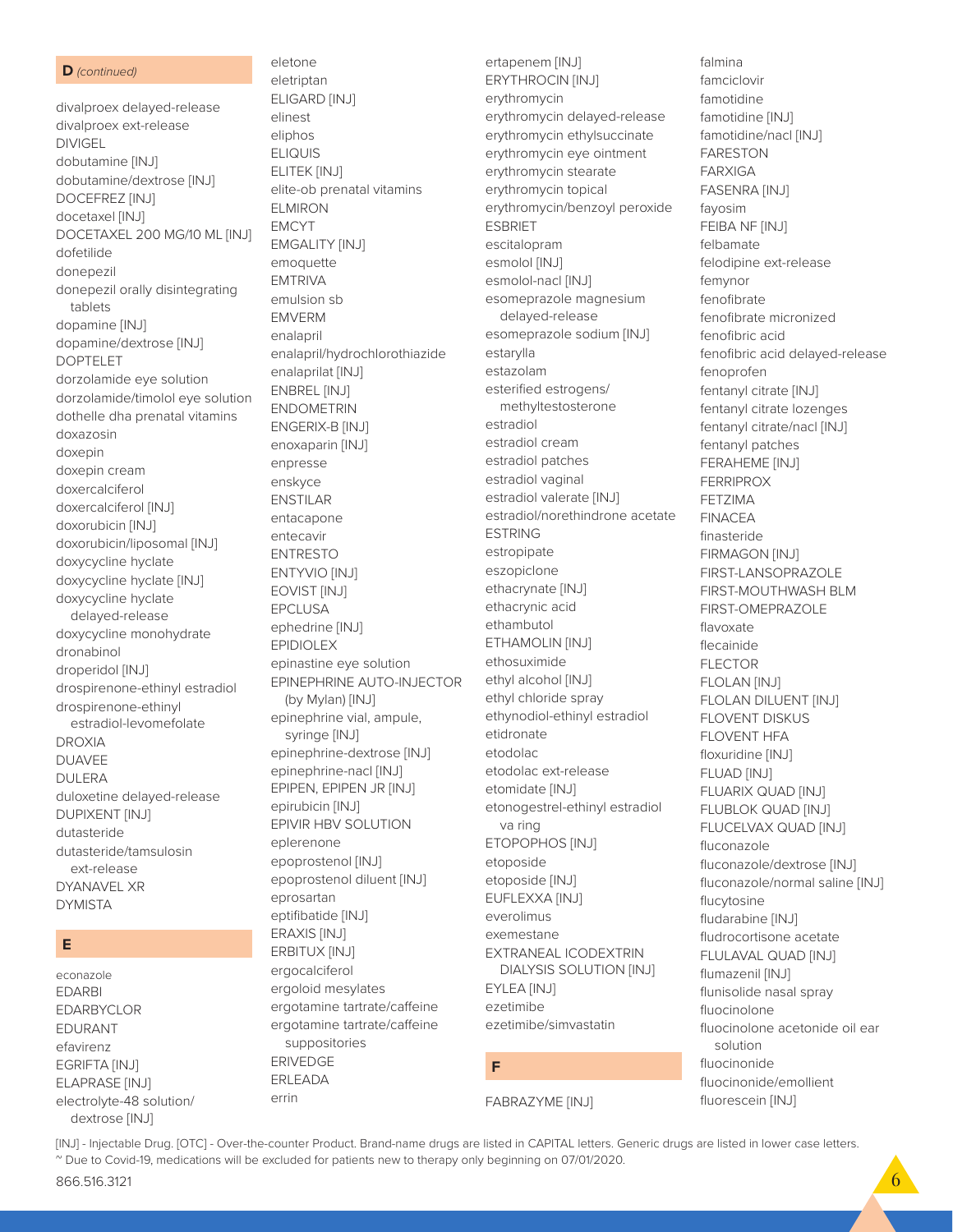### **F** *(continued)*

fluorescein eye strips fluorometholone eye suspension fluorouracil fluorouracil [INJ] fluoxetine fluoxetine delayed-release fluphenazine decanoate [INJ] fluphenazine hcl fluphenazine hcl [INJ] flurandrenolide flurazepam flurbiprofen flurbiprofen sodium eye solution flutamide fluticasone nasal spray fluticasone topical fluvastatin fluvastatin ext-release fluvoxamine fluvoxamine ext-release FLUZONE HIGH-DOSE [INJ] FLUZONE QUAD [INJ] folic acid folic acid [INJ] folivane-ob prenatal vitamins FOLOTYN [INJ] fomepizole [INJ] fondaparinux [INJ] FORTAZ-ISO-OSMOTIC DEXTROSE [INJ] FORTEO [INJ] fosamprenavir foscarnet [INJ] fosinopril fosinopril/hydrochlorothiazide fosphenytoin [INJ] FRAGMIN [INJ] FREAMINE HBC [INJ] freamine iii [INJ] FREESTYLE FREEDOM FREESTYLE FREEDOM LITE FREESTYLE INSULINX FREESTYLE INSULINX TEST **STRIPS** FREESTYLE LITE METER FREESTYLE LITE STRIPS FREESTYLE LITE TEST STRIPS FREESTYLE TEST STRIPS frovatriptan fulvestrant [INJ] furosemide furosemide [INJ] FUZEON [INJ]

fyavolv FYCOMPA

# **G**

gabapentin GABLOFEN [INJ] galantamine galantamine ext-release GAMASTAN [INJ] GAMASTAN S-D [INJ] GAMMAGARD LIQUID [INJ] GAMMAGARD S-D [INJ] GAMUNEX-C [INJ] ganciclovir [INJ] GARDASIL 9 [INJ] gatifloxacin eye solution gavilyte-c gavilyte-g gavilyte-n GAZYVA [INJ] GELNIQUE gemcitabine [INJ] gemfibrozil GENOTROPIN [INJ] gentamicin [INJ] gentamicin eye ointment gentamicin eye solution gentamicin topical gentamicin/normal saline [INJ] GENTAMICIN/NORMAL SALINE 100 MG/50 ML [INJ] GENVOYA gianvi gildagia GILENYA GILOTRIF glatiramer [INJ] glatopa [INJ] **GLEOSTINE** glimepiride glipizide glipizide ext-release glipizide/metformin GLUCAGEN [INJ] GLUCAGON [INJ] glyburide glyburide micronized glyburide/metformin glycine irrigation solution glycolax GLYCOPHOS [INJ] glycopyrrolate glycopyrrolate [INJ] glycopyrrolate-water [INJ] GLYXAMBI

# GONAL-F, GONAL-F RFF,

 GONAL-F RFF REDI-JECT [INJ] granisetron granisetron [INJ] GRASTEK griseofulvin microsize griseofulvin ultramicrosize guaifenesin/codeine guaifenesin/phenylephrine guanfacine guanfacine ext-release guanidine

# **H**

HALAVEN [INJ] halobetasol haloperidol haloperidol decanoate [INJ] haloperidol lactate haloperidol lactate [INJ] HARVONI HAVRIX [INJ] heather HELIXATE FS [INJ] HEMABATE [INJ] hemenatal ob + dha prenatal vitamins hemenatal ob prenatal vitamins HEMLIBRA [INJ] HEMOFIL-M [INJ] HEPAGAM B [INJ] heparin lock flush [INJ] heparin sodium [INJ] heparin sodium/dextrose [INJ] heparin sodium/nacl [INJ] HEPATAMINE [INJ] hetastarch/normal saline [INJ] HEXTEND LACTATED ELECTROLYTE [INJ] HIBERIX [INJ] HIZENTRA [INJ] homatropine eye solution hpr emollient foam hpr plus hpr plus hydrogel HUMALOG [INJ] HUMATE-P [INJ] HUMIRA [INJ] HUMULIN [INJ] HUMULIN R 500 UNITS [INJ] HYCAMTIN CAPSULES hydralazine hydralazine [INJ] hydrochlorothiazide hydrocodone/acetaminophen

hydrocodone/chlorpheniramine polistirex ext-release hydrocodone/chlorpheniramine/ pseudoephedrine hydrocodone/homatropine hydrocodone/ibuprofen hydrocortisone hydrocortisone acetate suppositories hydrocortisone butyrate hydrocortisone butyrate/ emollient hydrocortisone enema hydrocortisone sodium succinate [INJ] hydrocortisone topical hydrocortisone valerate hydrocortisone/iodoquinol hydrocortisone/iodoquinol/aloe hydrocortisone/lidocaine hydrocortisone/pramoxine hydromorphone hydromorphone [INJ] hydromorphone ext-release hydromorphone suppositories hydromorphone/nacl [INJ] hydroquinone hydroquinone microspheres hydroxocobalamin [INJ] hydroxychloroquine hydroxyprogesterone [INJ] hydroxyurea hydroxyzine hcl hydroxyzine hcl [INJ] hydroxyzine pamoate hyophen hyoscyamine hyoscyamine ext-release hyoscyamine orally disintegrating tablets HYPERHEP B S-D [INJ] HYPERRAB [INJ] HYPERRAB S-D [INJ] HYPERRHO S-D [INJ] HYPERTET S-D [INJ] hypochlorous acid/sodium chloride HYSINGLA ER

# **I**

ibandronate ibandronate [INJ] IBRANCE ibuprofen ibuprofen lysine [INJ]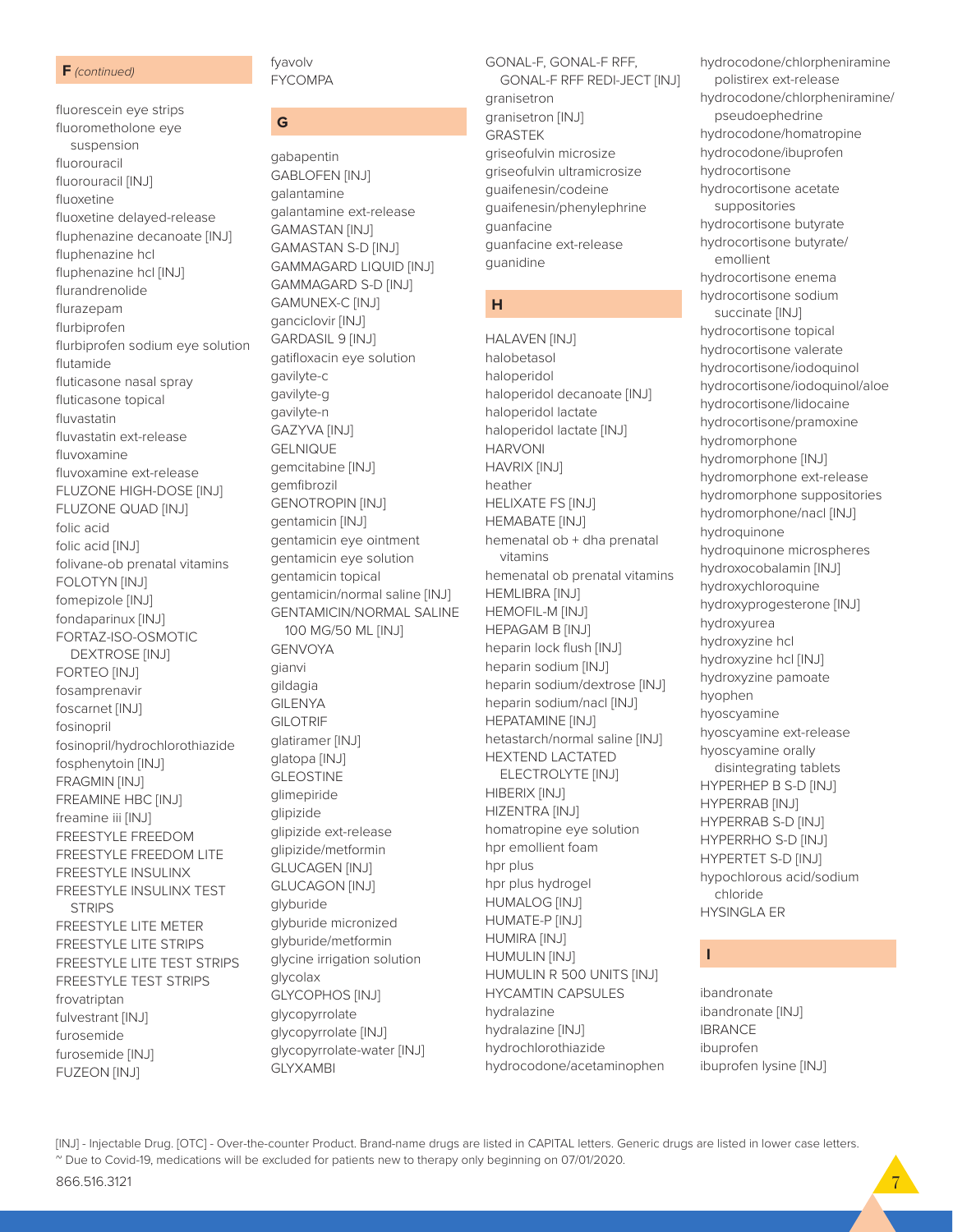### **I** *(continued)*

ibutilide [INJ] **ICLUSIG** idarubicin [INJ] IDHIFA ifosfamide [INJ] ifosfamide/mesna [INJ] ILARIS [INJ] ILEVRO imatinib IMBRUVICA IMFINZI [INJ] imipenem/cilastatin [INJ] imipramine hcl imipramine pamoate imiquimod IMOGAM RABIES-HT [INJ] IMOVAX RABIES VACCINE [INJ] IMPAVIDO incassia INCRELEX [INJ] INCRUSE ELLIPTA indapamide indomethacin indomethacin ext-release indomethacin sodium [INJ] INFANRIX [INJ] infed [INJ] INFUMORPH [INJ] INFUVITE [INJ] INLYTA INTELENCE intralipid 20% [INJ] INTRON A [INJ] introvale INVANZ ADD-VANTAGE [INJ] **INVIRASE** INVOKAMET INVOKAMET XR INVOKANA iodine/potassium iodide IODOPEN [INJ] IONOSOL/DEXTROSE [INJ] IPOL [INJ] ipratropium bromide nasal spray ipratropium bromide nebulization solution ipratropium/albuterol sulfate nebulization solution irbesartan irbesartan/hydrochlorothiazide IRESSA irinotecan [INJ] **ISENTRESS** isibloom

isometheptene/caffeine/ acetaminophen isometheptene/ dichloralphenazone/ acetaminophen isoniazid isoniazid [INJ] isoproterenol [INJ] isosorbide dinitrate isosorbide dinitrate ext-release isosorbide mononitrate isosorbide mononitrate ext-release isotretinoin isoxsuprine isradipine ISTODAX [INJ] itraconazole ivermectin IXEMPRA [INJ] IXIARO [INJ]

IXINITY [INJ]

**J**

JAKAFI JANUMET JANUMET XR JANUVIA **JARDIANCE** jencycla JENTADUETO JENTADUETO XR JETREA [INJ] jevantique lo JEVTANA [INJ]

jinteli JIVI [INJ] jolessa jolivette juleber junel junel fe JUXTAPID

**K**

kariva kelnor

KADCYLA [INJ] kaitlib fe

KALETRA TABLETS KALYDECO KANUMA [INJ]

KEPIVANCE [INJ] ketamine [INJ] ketamine-nacl [INJ]

ketoconazole ketoconazole shampoo ketoconazole topical ketoprofen ketoprofen ext-release ketorolac ketorolac [INJ] ketorolac eye solution KEYTRUDA [INJ] kimidess KINEVAC [INJ] KITABIS PAK KOGENATE FS [INJ] KOVALTRY [INJ] K-PHOS ORIGINAL KRYSTEXXA [INJ] kurvelo KUVAN KYLEENA KYMRIAH [INJ] KYPROLIS [INJ]

## **L**

labetalol labetalol [INJ] lactulose lamivudine lamivudine hbv lamivudine/zidovudine lamotrigine lamotrigine ext-release lamotrigine orally disintegrating tablets LANOXIN PEDIATRIC [INJ] lansoprazole delayed-release lansoprazole delayed-release +amoxicillin+clarithromycin lansoprazole orally disintegrating tablets lanthanum LANTUS [INJ] larin larin fe larissia latanoprost eye solution LATUDA layolis fe l-cysteine [INJ] leena leflunomide LENVIMA lessina letrozole leucovorin leucovorin [INJ] LEUKERAN

LEUKINE [INJ] leuprolide [INJ] levalbuterol nebulization solution LEVEMIR [INJ] levetiracetam levetiracetam [INJ] levetiracetam ext-release levetiracetam-nacl [INJ] levobunolol eye solution levocarnitine levocetirizine levofloxacin levofloxacin [INJ] levofloxacin eye solution levofloxacin/dextrose [INJ] LEVOLEUCOVORIN [INJ] levomefolate dha levonest levonorgestrel-ethinyl estradiol levora levorphanol levothyroxine sodium levothyroxine sodium [INJ] LEVOTHYROXINE SODIUM 100 MCG [INJ] LEVSIN [INJ] LEXISCAN [INJ] LEXIVA SUSPENSION lidocaine [INJ] lidocaine hcl/glycerin lidocaine jelly lidocaine patches lidocaine topical lidocaine viscous lidocaine/dextrose [INJ] lidocaine/epinephrine [INJ] lidocaine/glycerin lidocaine/hydrocortisone lidocaine/prilocaine lillow lincomycin [INJ] lindane shampoo linezolid linezolid [INJ] linezolid/nacl [INJ] LINZESS LIORESAL [INJ] liothyronine liothyronine [INJ] LIPOFEN lisinopril lisinopril/hydrochlorothiazide lithium carbonate lithium carbonate ext-release lithium citrate

LIVALO

[INJ] - Injectable Drug. [OTC] - Over-the-counter Product. Brand-name drugs are listed in CAPITAL letters. Generic drugs are listed in lower case letters. ~ Due to Covid-19, medications will be excluded for patients new to therapy only beginning on 07/01/2020.

ISOLYTE [INJ]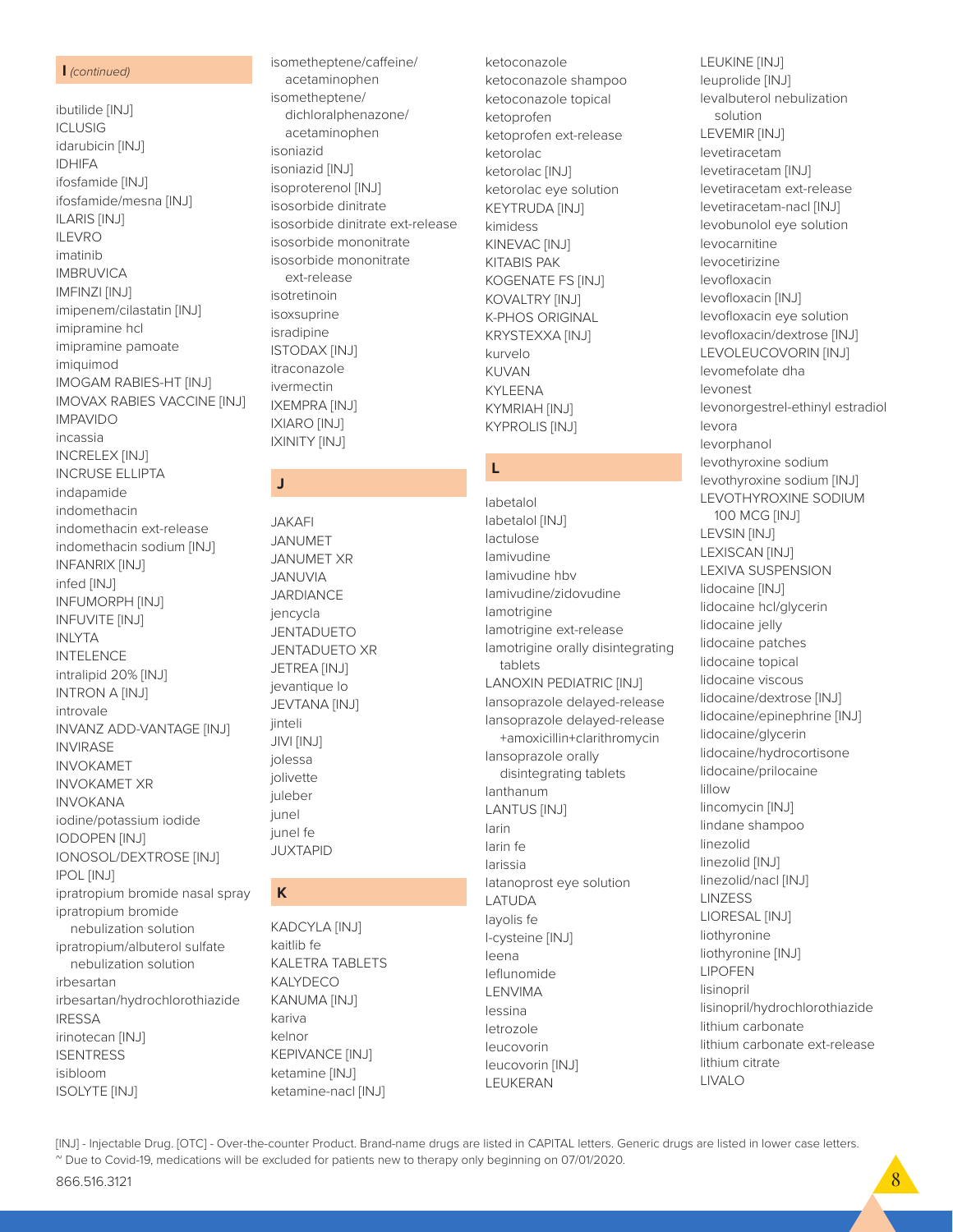### L (continued)

LO LOESTRIN FE **LOKELMA** LONSURF loperamide lopinavir/ritonavir lopreeza lorazepam lorazepam [INJ] loryna losartan losartan/hydrochlorothiazide loteprednol lovastatin low-ogestrel loxapine **LUMIGAN** LUMIZYME [INJ] LUPRON DEPOT 3.75 MG. 11.25 MG [INJ] LUTATHERA [INJ] lutera luxamend **LUXTURNA [INJ]** LYNPARZA **LYSODREN** lyza

# M

m.v.i. adult [INJ] M.V.I. PEDIATRIC [INJ] M.V.I.-12 [INJ] mafenide magnesium chloride [INJ] magnesium sulfate [INJ] MAGNESIUM/DEXTROSE 1 GM/100 ML [INJ] malathion manganese chloride [INJ] manganese sulfate [INJ] mannitol [INJ] maprotiline marlissa MARQIBO [INJ] **MATULANE** mb hydrogel meclizine meclofenamate medroxyprogesterone medroxyprogesterone (contraceptive) [INJ] mefenamic acid mefloquine megestrol **MEKINIST** 

meloxicam melphalan melphalan [INJ] memantine memantine ext-release MENACTRA [INJ] MENOPUR [INJ] mepivacaine [INJ] MEPSEVII [INJ] mercaptopurine meropenem [INJ] MEROPENEM/NACL [INJ] mesalamine delayed-release mesalamine enema mesalamine kit mesna [INJ] **MESNEX TABLETS MESTINON SYRUP** metaproterenol metaxalone metformin metformin ext-release methadone methadone [INJ] methamphetamine methazolamide methenamine hippurate methenamine mandelate methenamine/sodium phosphate/methylene blue/ hyoscyamine methimazole **METHITEST** methocarbamol methocarbamol [INJ] methotrexate methotrexate [INJ] methoxsalen methyclothiazide methyldopa methyldopa/hydrochlorothiazide methyldopate [INJ] methylergonovine methylergonovine [INJ] methylphenidate methylprednisolone methylprednisolone acetate [INJ] methylprednisolone sodium succinate [INJ] methyltestosterone metipranolol eye solution metoclopramide metoclopramide [INJ] metoclopramide orally disintegrating tablets metolazone metoprolol succinate

melodetta 24 fe

ext-release metoprolol tartrate metoprolol tartrate [INJ] metoprolol/hydrochlorothiazide metronidazole metronidazole topical metronidazole vaginal metronidazole/nacl [INJ] mexiletine **MIACALCIN [INJ]** mibelas 24 fe miconazole vaginal microgestin microgestin fe midazolam midazolam [INJ] midazolam/nacl [INJ] midodrine miglitol miglustat mili milrinone [INJ] milrinone/dextrose [INJ] mimvey mimvey lo MINIMED INFUSION SET MINIMED RESERVOIR MINIVELLE MINOCIN [INJ] minocycline minocycline ext-release minoxidil **MIRENA** mirtazapine mirtazapine orally disintegrating tablets **MIRVASO** misoprostol **MITIGARE** mitomycin [INJ] mitoxantrone [INJ] M-M-R II [INJ] modafinil moderiba moexipril moexipril/hydrochlorothiazide mometasone mometasone nasal spray MONOCLATE-P [INJ] mono-linyah mononessa MONONINE [INJ] MONOVISC<sup>[INJ]</sup> montelukast morphine sulfate morphine sulfate [INJ] morphine sulfate ext-release morphine sulfate suppositories

morphine sulfate/nacl [INJ] **MOVANTIK** moxifloxacin MOXIFLOXACIN [INJ] moxifloxacin eye solution MOZOBIL [INJ] MULTI-LANCET DEVICE [OTC] MULTITRACE-4 [INJ] MULTITRACE-5 [INJ] mupirocin **MUSE** MUSTARGEN [INJ] MYALEPT [INJ] MYCAMINE [INJ] mycophenolate mofetil mycophenolate mofetil hcl [INJ] mycophenolic acid delayed-release **MYDAYIS MYLERAN** MYLOTARG [INJ] mynatal advance prenatal vitamins mynatal plus prenatal vitamins mynatal prenatal vitamins mynatal ultracaplet prenatal vitamins mynatal-z prenatal vitamins mynate 90 plus prenatal vitamins MYOBLOC [INJ] **MYRBETRIQ** myzilra

### N

nabumetone nadolol nadolol/bendroflumethiazide nafcillin [INJ] nafcillin/dextrose [INJ] naftifine NAGLAZYME [INJ] nalbuphine [INJ] naloxone [INJ] naltrexone NAMZARIC naproxen naproxen delayed-release naproxen sodium naproxen sodium ext-release naratriptan NARCAN NASAL SPRAY **NASCOBAL NATACYN** nateglinide NATPARA [INJ] NATRECOR [INJ]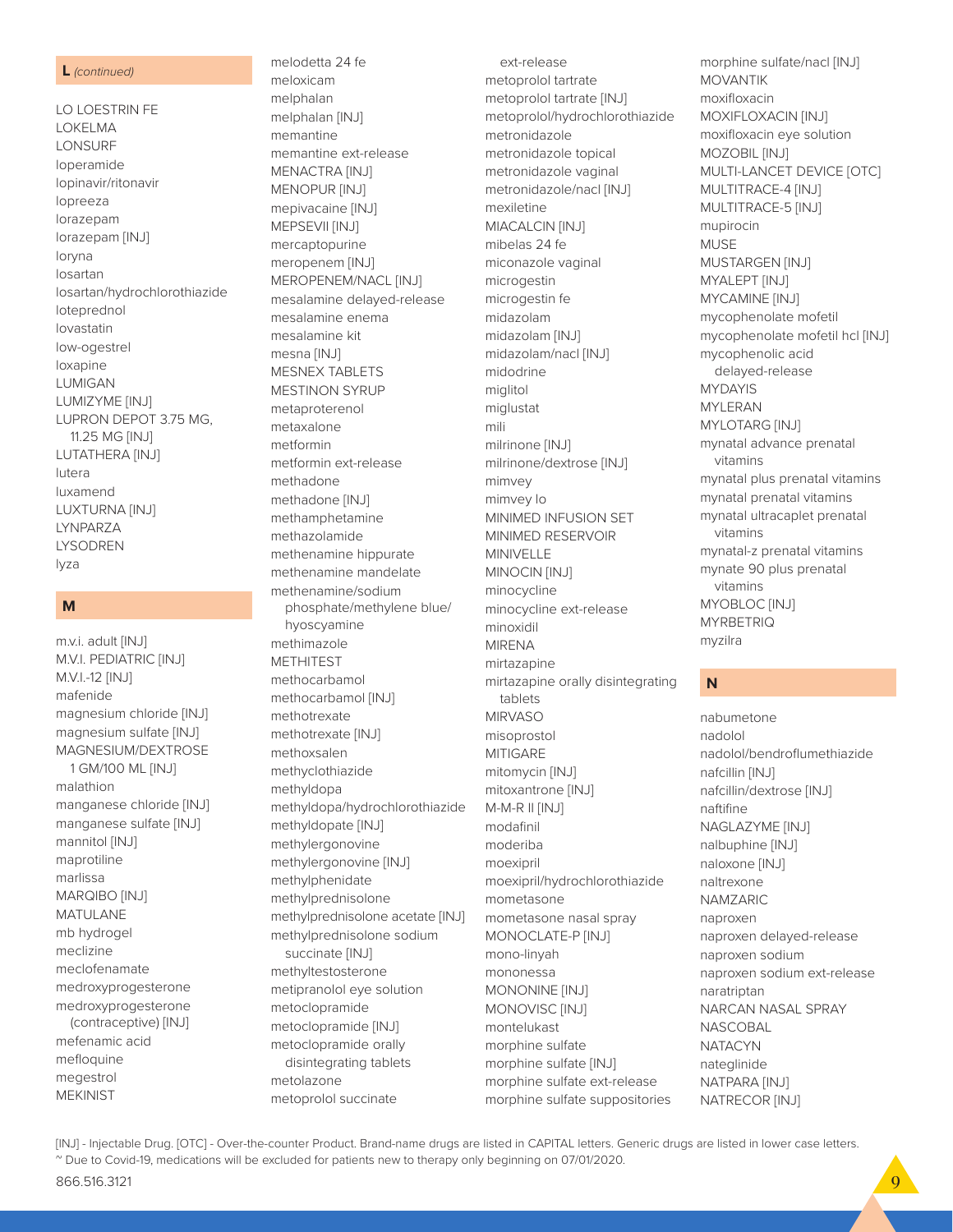### **N** *(continued)*

necon neomycin neomycin/bacitracin/polymyxin eye ointment neomycin/bacitracin/polymyxin/ hydrocortisone eye ointment neomycin/polymyxin irrigation solution neomycin/polymyxin/ dexamethasone eye ointment neomycin/polymyxin/ dexamethasone eye suspension neomycin/polymyxin/gramicidin eye solution neomycin/polymyxin/ hydrocortisone ear solution neomycin/polymyxin/ hydrocortisone ear suspension neomycin/polymyxin/ hydrocortisone eye suspension neostigmine [INJ] NEPHRAMINE [INJ] NERLYNX NEULASTA [INJ] NEUT [INJ] nevirapine nevirapine ext-release newgen prenatal vitamins NEXAVAR NEXIUM PACKETS NEXPLANON [INJ] NEXTERONE [INJ] niacin ext-release nicardipine nicardipine [INJ] nifedipine ext-release nikki nilutamide nimodipine NINLARO nisoldipine ext-release nitrofurantoin nitrofurantoin macrocrystal nitrofurantoin monohydrate/ macrocrystal nitroglycerin [INJ] nitroglycerin ext-release nitroglycerin ointment nitroglycerin patches nitroglycerin spray nitroglycerin/dextrose [INJ] nitroprusside sodium [INJ]

# NITYR nivatopic plus NIVESTYM nizatidine nora-be NORDITROPIN [INJ] norepinephrine [INJ] norepinephrine/dextrose [INJ] norepinephrine/nacl [INJ] norethindrone norethindrone acetate norethindrone acetate-ethinyl estradiol norethindrone acetate-ethinyl estradiol + iron norgestimate-ethinyl estradiol norlyda norlyroc NORMOSOL-M AND DEXTROSE [INJ] NORMOSOL-R AND DEXTROSE [INJ] NORMOSOL-R PH 7.4 [INJ] nortrel nortriptyline NORVIR CAPSULES NORVIR PACKETS NORVIR SOLUTION NOVAREL [INJ] NOVOEIGHT [INJ] NOVOFINE AUTOSHIELD NEEDLES [OTC] NOVOFINE NEEDLES [OTC] NOVOSEVEN RT [INJ] NOVOTWIST NEEDLES [OTC] NOXAFIL [INJ] NPLATE [INJ] NUCALA [INJ] **NUCYNTA** NUCYNTA ER NUEDEXTA NULOJIX [INJ] nutrilyte [INJ] nystatin nystatin topical nystatin/triamcinolone

# **O**

OBIZUR [INJ] obstetrix dha prenatal vitamins **OCALIVA** ocella OCREVUS [INJ] octreotide [INJ] ODACTRA **ODEFSEY** 

OFEV OFIRMEV [INJ] ofloxacin ofloxacin ear solution ofloxacin eye solution ogestrel olanzapine olanzapine [INJ] olanzapine orally disintegrating tablets olanzapine/fluoxetine olmesartan olmesartan/amlodipine/ hydrochlorothiazide olmesartan/hydrochlorothiazide olopatadine eye solution olopatadine nasal spray omega-3 ethyl esters omeprazole delayed-release OMNIPAQUE [INJ] OMNIPOD ONCASPAR [INJ] ondansetron ondansetron [INJ] ondansetron orally disintegrating tablets ONETOUCH DELICA LANCETS [OTC] ONETOUCH ULTRA 2 SYSTEM [OTC] ONETOUCH ULTRA TEST STRIPS [OTC] ONETOUCH ULTRAMINI METER [OTC] ONETOUCH ULTRASOFT LANCETS [OTC] ONETOUCH VERIO FLEX [OTC] ONETOUCH VERIO IQ METER [OTC] ONETOUCH VERIO METER SYSTEM [OTC] ONETOUCH VERIO TEST STRIPS [OTC] ONEXTON ONFI ONIVYDE [INJ] OPDIVO [INJ] opium tincture opium/belladonna alkaloids suppositories OPSUMIT ORALAIR ORBACTIV [INJ] ORKAMBI orphenadrine [INJ] orphenadrine ext-release orsythia ORTHOVISC [INJ]

oseltamivir OTEZLA OTOVEL OTREXUP [INJ] OVIDREL [INJ] oxacillin [INJ] oxacillin/dextrose [INJ] oxaliplatin [INJ] oxandrolone oxaprozin oxcarbazepine oxiconazole oxybutynin oxybutynin ext-release oxycodone oxycodone/acetaminophen oxycodone/aspirin oxycodone/ibuprofen OXYCONTIN oxymorphone oxymorphone ext-release oxytocin [INJ] OZEMPIC [INJ] OZURDEX [INJ]

# **P**

paclitaxel [INJ] paliperidone ext-release palonosetron [INJ] PALYNZIQ [INJ] pamidronate [INJ] pantoprazole [INJ] pantoprazole delayed-release papaverine [INJ] PARADIGM INFUSION SETS PARADIGM RESERVOIRS PARADIGM SILHOUETTE SETS paregoric paricalcitol paricalcitol [INJ] paromomycin paroxetine hcl paroxetine hcl ext-release paroxetine mesylate PAZEO PEDIARIX [INJ] PEDITRACE [INJ] PEDVAXHIB [INJ] peg 3350/electrolytes powder for 4000 ml solution PEGANONE PEGASYS [INJ] peg-prep kit penicillamine penicillin g potassium [INJ]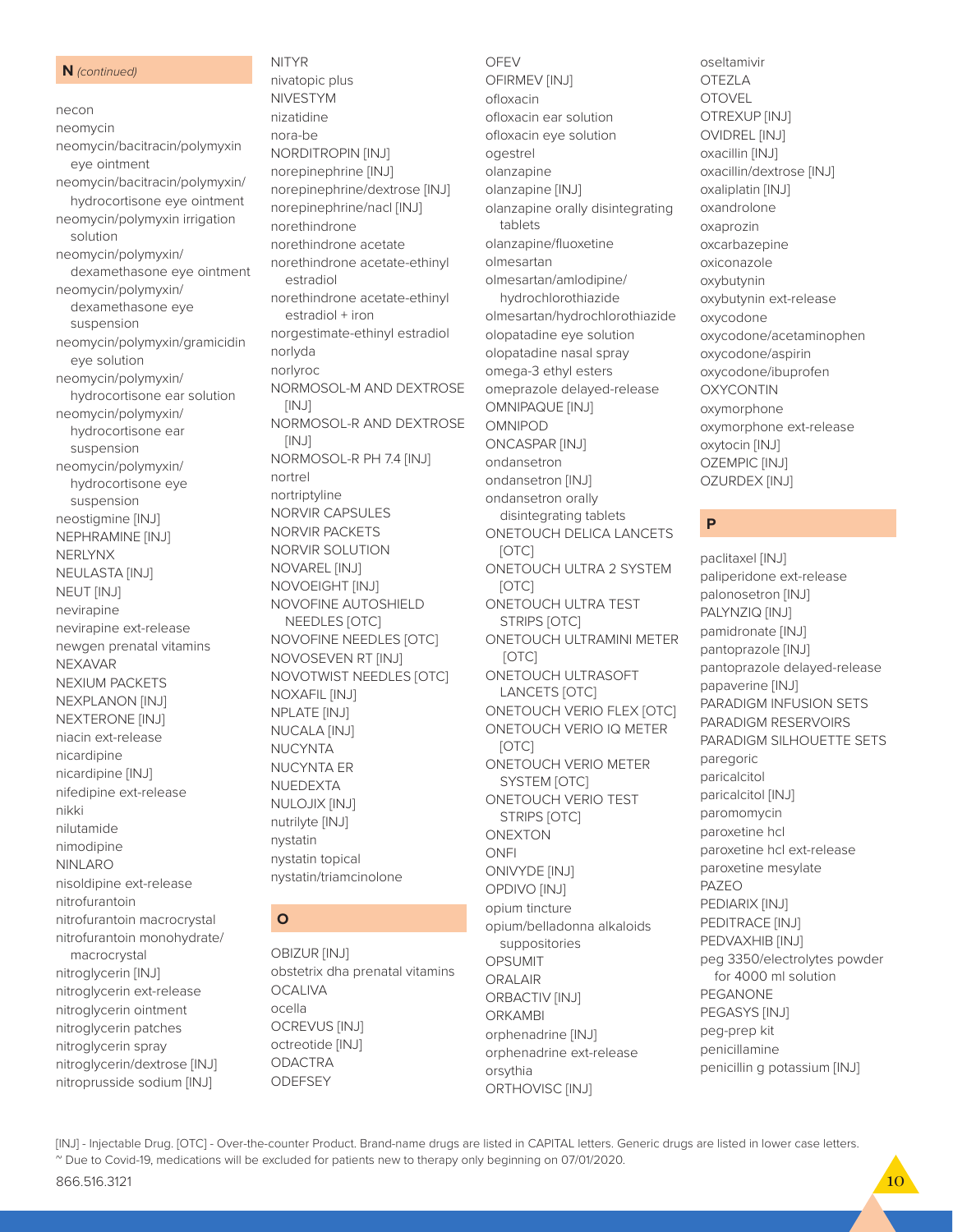### **P** *(continued)*

penicillin g procaine [INJ] penicillin g sodium [INJ] PENICILLIN GK/DEXTROSE [INJ] penicillin v potassium PENTACEL [INJ] PENTACEL ACTHIB COMPONENT [INJ] pentamidine PENTASA pentobarbital [INJ] pentoxifylline ext-release PERFOROMIST perindopril PERJETA [INJ] permethrin perphenazine perphenazine/amitriptyline phenazopyridine phendimetrazine phendimetrazine ext-release phenelzine phenobarbital phenobarbital sodium [INJ] phenobarbital/hyoscyamine/ atropine/scopolamine phenoxybenzamine phentermine phentolamine [INJ] phenylbutyrate phenylephrine [INJ] phenylephrine eye solution phenylephrine/chlorpheniramine phenylephrine/dextrose [INJ] phenylephrine/nacl [INJ] phenytoin phenytoin sodium [INJ] phenytoin sodium extended philith PHOSLYRA phosphasal PHOSPHOLINE IODIDE PHOTOFRIN [INJ] physostigmine [INJ] phytonadione phytonadione [INJ] PHYTONADIONE 1 MG/0.5 ML SYRINGE [INJ] PICATO pilocarpine pilocarpine eye solution pimozide pimtrea pindolol pioglitazone pioglitazone/glimepiride

pioglitazone/metformin piperacillin/tazobactam [INJ] pirmella piroxicam PLASMA-LYTE [INJ] plasmanate [INJ] PLEGRIDY [INJ] plenamine [INJ] PNEUMOVAX 23 [INJ] pnv 29-1 prenatal vitamins pnv ob+dha prenatal vitamins pnv-dha + docusate prenatal vitamins pnv-dha prenatal vitamins pnv-ferrous fumarate-docu-fa prenatal vitamins pnv-omega prenatal vitamins pnv-select prenatal vitamins pnv-vp-u prenatal vitamins podofilox POLOCAINE [INJ] polyethylene glycol 3350 POLYFIN QR INFUSION SET polymyxin [INJ] polymyxin/trimethoprim eye solution POMALYST portia potassium acetate [INJ] potassium bicarbonate/citric acid effervescent tablets potassium chloride [INJ] potassium chloride ext-release potassium chloride oral solution potassium chloride powder packets for solution potassium chloride/dextrose [INJ] potassium chloride/dextrose/ nacl [INJ] potassium chloride/lactated ringers/dextrose [INJ] potassium chloride/nacl [INJ] potassium citrate ext-release potassium citrate/citric acid potassium iodide/iodine solution potassium phosphate [INJ] POTELIGEO [INJ] pr natal 400 ec prenatal vitamins pr natal 400 prenatal vitamins pr natal 430 ec prenatal vitamins pr natal 430 prenatal vitamins PRALUENT [INJ] pramipexole pramipexole ext-release prasugrel pravastatin

prazosin PRECISION XTRA PRECISION XTRA B-KETONE STRIPS [OTC] PRECISION XTRA MONITOR [OTC] prednicarbate prednisolone prednisolone acetate eye suspension prednisolone sodium phosphate prednisolone sodium phosphate disintegrating tablets prednisolone sodium phosphate eye solution prednisone pregabalin PREMARIN [INJ] PREMARIN CREAM PREMARIN TABLETS premasol [INJ] PREMASOL 6% [INJ] PREMPHASE PREMPRO prena1 chew prenatal vitamins prena1 pearl prenatal vitamins prena1 true prenatal vitamins prenaissance plus prenatal vitamins prenaissance prenatal vitamins prenatabs fa prenatal vitamins prenatabs rx prenatal vitamins prenatal low iron prenatal vitamins prenatal plus iron prenatal vitamins prenatal plus prenatal vitamins prenatal-u prenatal vitamins preplus prenatal vitamins PREPOPIK pretab 29-1 prenatal vitamins previfem PREVNAR 13 [INJ] PREVYMIS PREVYMIS [INJ] PREZISTA PRIALT [INJ] PRIFTIN PRIMAQUINE primidone PRIVIGEN [INJ] PROAIR HFA PROAIR RESPICLICK probenecid procainamide [INJ] PROCALAMINE [INJ] prochlorperazine edisylate [INJ] prochlorperazine maleate

prochlorperazine maleate suppositories PROCRIT [INJ] PROFILNINE SD [INJ] progesterone in oil [INJ] progesterone micronized PROGLYCEM PROGRAF [INJ] PROLASTIN C [INJ] PROLENSA PROLEUKIN [INJ] PROMACTA promethazine promethazine [INJ] promethazine suppositories promethazine/codeine promethazine/ dextromethorphan promethazine/phenylephrine promethazine/phenylephrine/ codeine propafenone propafenone ext-release proparacaine eye solution proparacaine/fluorescein eye solution propofol [INJ] propranolol propranolol [INJ] propranolol ext-release propranolol/hydrochlorothiazide propylthiouracil PROQUAD [INJ] PROSOL [INJ] protamine [INJ] PROTOPAM [INJ] protriptyline PROVENGE [INJ] pruclair prumyx prutect pseudoephedrine/ chlorpheniramine/ methscopolamine ext-release pseudoephedrine/codeine/ guaifenesin PULMICORT FLEXHALER PULMOZYME PURIXAN pyrazinamide pyridostigmine pyridostigmine [INJ] pyridostigmine ext-release pyridoxine [INJ] pyrimethamine

[INJ] - Injectable Drug. [OTC] - Over-the-counter Product. Brand-name drugs are listed in CAPITAL letters. Generic drugs are listed in lower case letters. ~ Due to Covid-19, medications will be excluded for patients new to therapy only beginning on 07/01/2020.

praziquantel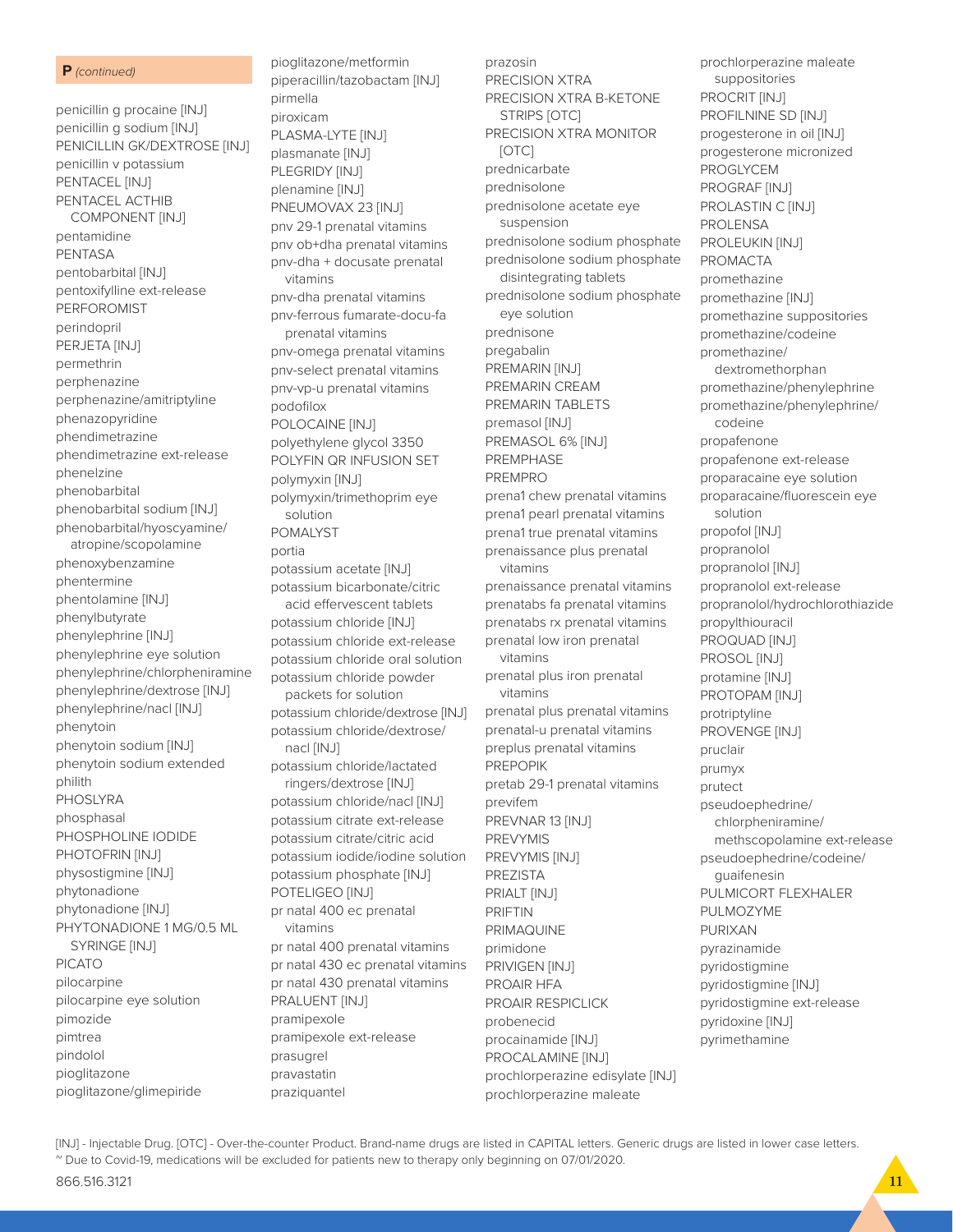### $\overline{Q}$

**QBREXZA QNASL QUADRACEL DTAP-IPV [INJ]** quasense quazepam QUDEXY XR quetiapine quetiapine ext-release QUICK RELEASE TEFLON CANNULA QUILLICHEW ER **QUILLIVANT XR** quinapril quinapril/hydrochlorothiazide quinidine gluconate [INJ] quinidine gluconate ext-release quinidine sulfate quinine sulfate **QVAR QVAR REDIHALER** 

# $\overline{\mathbf{R}}$

RABAVERT [INJ] rabeprazole delayed-release RADICAVA [INJ] **RAGWITEK** rajani raloxifene ramipril ranitidine ranitidine [INJ] RANOLAZINE ER RAPAMUNE SOLUTION RAPIVAB [INJ] rasagiline RASUVO [INJ] **RAVICTI** REBIF [INJ] reclipsen RECOMBIVAX HB [INJ] **RECTIV REGRANEX RELISTOR [INJ]** REMICADE [INJ] remifentanil [INJ] **RENACIDIN** REOPRO [INJ] repaglinide repaglinide/metformin hcl **REPATHA RESCRIPTOR RESECTISOL RESTASIS** RETROVIR [INJ]

REYATAZ PACKETS R-GENE 10 [INJ] **RHOPRESSA** RIASTAP [INJ] ribavirin ribavirin nebulization solution **RIDAURA** rifabutin rifampin rifampin [INJ] riluzole rimantadine ringers irrigation solution ringers lactated irrigation solution ringers solution [INJ] ringers solution lactated [INJ] risedronate risedronate delayed-release RISPERDAL CONSTA [INJ] risperidone risperidone orally disintegrating tablets ritonavir rivastigmine rivastigmine patches rivelsa rizatriptan rizatriptan orally disintegrating tablets ropinirole ropinirole ext-release ropivacaine/nacl [INJ] rosuvastatin **ROTATEO RUBRACA RUCONEST [INJ] RYDAPT** 

REVI IMID

# $\mathbf S$

**SABRIL** salicylic acid shampoo salicylic acid topical salsalate SAMSCA SANDIMMUNE SOLUTION SANTYL SAVELLA scopolamine patches secobarbital SEGLUROMET selegiline selenium [INJ] selenium sulfide selenium sulfide shampoo **SELZENTRY** 

se-natal 19 prenatal vitamins SENSORCAINE-EPI 0.75%-0.0005% [INJ] **SEREVENT DISKUS SEROSTIM [INJ]** sertraline setlakin sevelamer carbonate sharobel SHINGRIX [INJ] SIGNIFOR [INJ] sildenafil sildenafil [INJ] SILHOUETTE INFUSION SETS silver nitrate silver sulfadiazine SIMPONI 100 MG (for ulcerative colitis only) [INJ] SIMULECT [INJ] simvastatin sirolimus **SIRTURO SKYLA** sodium acetate [INJ] sodium benzoate/ sodium phenylacetate [INJ] sodium bicarbonate [INJ] sodium chloride [INJ] sodium chloride 0.45 % [INJ] sodium chloride 0.9 % [INJ] sodium chloride 3 % [INJ] sodium chloride 5 % [INJ] sodium chloride irrigation solution sodium chloride nebulization solution sodium chloride, bacteriostatic  $[INJ]$ sodium ferric gluconate complex [INJ] sodium fluoride dental cream, gel sodium lactate [INJ] sodium phosphate [INJ] sodium polystyrene sulfonate sodium polystyrene sulfonate rectal sodium tetradecyl sulfate [INJ] sodium thiosulfate [INJ] SOF-SET MICRO INFUSION SET SOF-SET ULTIMATE QR SET SOFT TOUCH LANCETS [OTC] SOLIFENACIN SUCCINATE **SOLIQUA [INJ] SOLIRIS [INJ]** SOLU-CORTEF [INJ] SOMATULINE DEPOT [INJ] SOMAVERT [INJ] sonafine

sotalol SOTALOL [INJ] SOTYLIZE sp antipruritic sp scar spinosad SPINRAZA [INJ] spironolactone spironolactone/ hydrochlorothiazide sprintec **SPRYCEL** sronvx STAMARIL [INJ] stavudine STEGI ATRO STELARA SC [INJ] **STIMATE STIVARGA** STRENSIQ [INJ] STREPTOMYCIN SULFATE [INJ] SUBLOCADE [INJ] succinylcholine chloride [INJ] **SUCRAID** sucralfate sufentanil [INJ] sulfacetamide eye ointment sulfacetamide eye solution sulfacetamide sodium shampoo sulfacetamide sodium topical sulfacetamide sodium/sulfur sulfacetamide sodium/sulfur/urea sulfacetamide/prednisolone eye solution sulfadiazine sulfamethoxazole/trimethoprim sulfamethoxazole/trimethoprim  $[INJ]$ **SULFAMYLON CREAM** sulfasalazine sulfasalazine delayed-release sulindac sumatriptan sumatriptan [INJ] sumatriptan nasal sumatriptan/naproxen sodium **SUPREP** SURE-T INFUSION SET **SUTENT** sveda **SYLATRON [INJ]** SYLVANT [INJ] **SYMBICORT SYMDEKO SYMFI SYMFILO** SYMLINPEN [INJ] **SYMPROIC**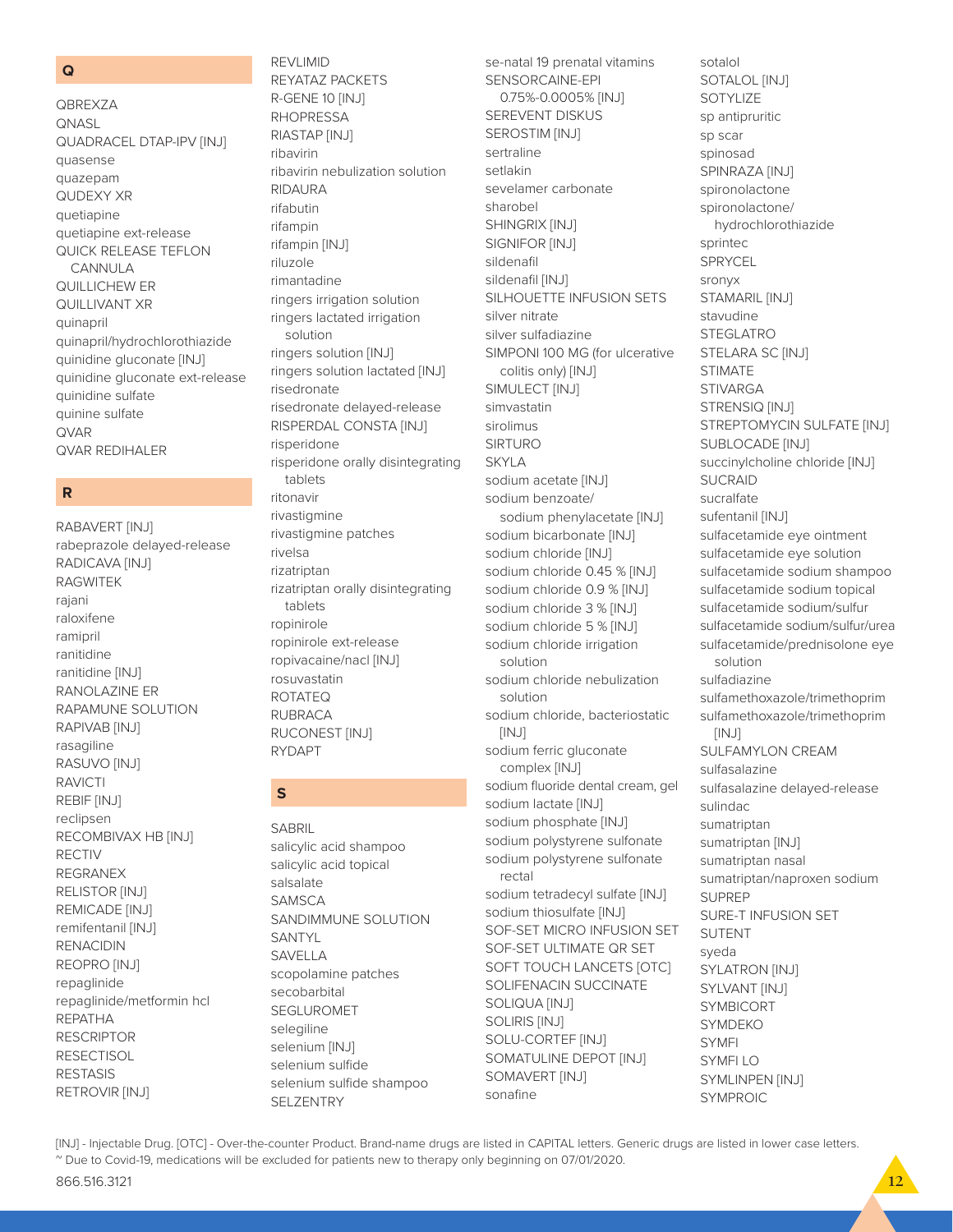### **S** (continued)

SYMTUZA **SYNAGIS [INJ]** SYNAREL SYNERCID [INJ] **SYNJARDY SYNJARDY XR** SYNRIBO [INJ]

## $T$

TACLONEX SUSPENSION tacrolimus tacrolimus topical tadalafil **TAFINLAR TAGRISSO** tamoxifen tamsulosin ext-release **TARCEVA TARGRETIN GEL** tarina fe taron-c dha prenatal vitamins taron-prex dha prenatal vitamins **TASIGNA TAYTULLA** tazarotene TAZORAC 0.05% CREAM **TAZORAC GEL TECENTRIQ [INJ] TECFIDERA TECHLITE BLOOD LANCETS**  $[OTC]$ **TEFLARO [INJ] TEKTURNA TEKTURNA HCT** telmisartan telmisartan/amlodipine telmisartan/hydrochlorothiazide **TEMODAR [INJ]** temozolomide temsirolimus [INJ] **TENIPOSIDE [INJ]** tenofovir disoproxil fumarate terazosin terbinafine terbutaline terbutaline [INJ] terconazole vaginal testosterone testosterone cypionate [INJ] testosterone enanthate [INJ] **TETANUS DIPHTHERIA TOXOIDS [INJ]** tetrabenazine tetracaine [INJ]

tetracycline **THALOMID** theophylline theophylline ext-release theophylline/dextrose [INJ] THERACYS [INJ] thiamine [INJ] thioridazine thiotepa [INJ] thiothixene THROMBATE III [INJ] THYMOGLOBULIN [INJ] THYROGEN [INJ] thyroid tiagabine **TIBSOVO** TICE BCG [INJ] tigecycline [INJ] tilia fe timolol maleate timolol maleate eye solution tinidazole **TIVICAY** tizanidine tl a-fol os TOBI PODHALER **TOBRADEX OINTMENT TOBRADEX ST** tobramycin [INJ] tobramycin eye solution tobramycin nebulization solution tobramycin/dexamethasone eye suspension tobramycin/nacl [INJ] tolazamide tolbutamide tolcanone tolmetin tolterodine tolterodine ext-release topiramate topotecan [INJ] **TORISEL [INJ]** torsemide **TOUJEO [INJ] TOVIAZ** TPN ELECTROLYTES [INJ] **TRACE ELEMENTS-4 [INJ] TRACI FFR** TRADJENTA tramadol tramadol ext-release tramadol/acetaminophen trandolapril trandolapril/verapamil ext-release tranexamic acid tranexamic acid [INJ]

tetracaine eye solution

tranylcypromine travasol [INJ] travoprost ophth soln 0.004% trazodone **TREANDA [INJ] TRELEGY ELLIPTA TREMFYA [INJ]** treprostinil [INJ] **TRESIBA [INJ]** tretinoin tretinoin microspheres tretinoin topical tretinoin/emollient **TRETTEN [INJ]** tri femynor triamcinolone [INJ] triamcinolone dental paste triamcinolone topical triamterene/hydrochlorothiazide triazolam trientine tri-estarylla trifluoperazine trifluridine eye solution trihexyphenidyl tri-legest fe tri-linyah tri-lo-estarylla tri-lo-marzia tri-lo-sprintec trilyte with flavor packets trimethobenzamide trimethoprim tri-mili trimipramine **TRIMO-SAN** trinatal rx 1 prenatal vitamins trinate prenatal vitamins trinessa trinessa lo tri-previfem TRIPTODUR [INJ] tri-sprintec **TRIUMEQ** triveen-duo dha prenatal vitamins trivora tri-vylibra **TROGARZO [INJ] TROPHAMINE [INJ]** tropicamide eye solution trospium trospium ext-release **TRULANCE** TRULICITY [INJ] **TRUMENBA [INJ]** trust natal dha prenatal vitamins **TRUVADA** 

**TUBERSOL [INJ]** tulana **TWINRIX [INJ]** tydemy **TYKERB TYMLOS [INJ]** TYPHIM VI [INJ] **TYSABRI [INJ] TYVASO** 

### $\cup$

**UCERIS FOAM** ultimatecare one nf prenatal vitamins ultimatecare one prenatal vitamins UNITUXIN [INJ] **UPTRAVI**  $IITD-C$ uretron d-s urimar-t  $1$ urin d s uro-458 urogesic uro-mp ursodiol **TIN** ustell utira-c UVADEX [INJ]

### $\mathbf v$

valacyclovir VALCHLOR valganciclovir valproate sodium [INJ] valproic acid valrubicin valsartan valsartan/hydrochlorothiazide vancomycin vancomycin [INJ] VANCOMYCIN/DEXTROSE [INJ] VANCOMYCIN-NS [INJ] **VANTAS** VARIVAX [INJ] VARIZIG [INJ] **VASCEPA** vasopressin [INJ] vasopressin/nacl [INJ] **VAXCHORA VACCINE VECTIBIX [INJ] VELCADE [INJ]** velivet VELPHORO vemavite-prx 2 prenatal vitamins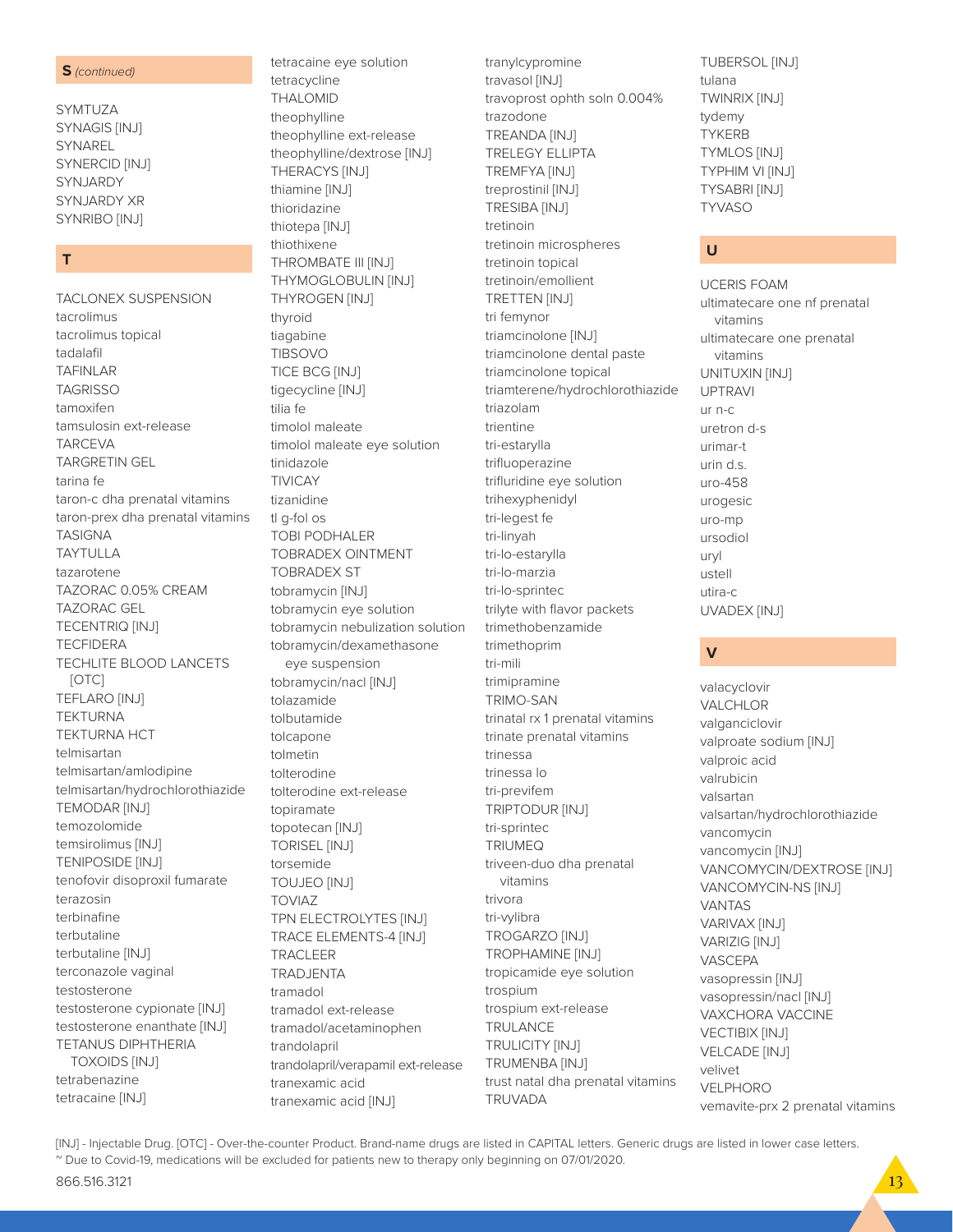### V (continued)

VEMLIDY **VENCLEXTA** venlafaxine venlafaxine ext-release **VENOFER [INJ] VENTOLIN HFA** verapamil verapamil [INJ] verapamil ext-release veripred VERZENIO vestura **VGO VIBATIV [INJ] VIBERZI VIDEX SOLUTION** vienva vigabatrin **VIIBRYD** vilamit mb vileyey mh VIMIZIM [INJ] **VIMPAT** VIMPAT [INJ] vinate care prenatal vitamins vinate ii prenatal vitamins vinate one prenatal vitamins vinate-m prenatal vitamins vinblastine [INJ] vincristine [INJ] vinorelbine [INJ] **VIOKACE** viorele **VIRACEPT** VIREAD 150 MG, 200 MG, 250 MG TABLETS **VIREAD POWDER** virt nate prenatal vitamins virt-advance prenatal vitamins virt-c dha prenatal vitamins virt-nate dha prenatal vitamins virt-pn dha prenatal vitamins virt-pn plus prenatal vitamins virt-pn prenatal vitamins virt-select prenatal vitamins virt-vite gt prenatal vitamins **VISTOGARD** VISUDYNE [INJ] **VIVITROL [INJ] VIVOTIF** 

**VOLUVEN [INJ] VONVENDI [INJ] VORAXAZE [INJ]** voriconazole voriconazole [INJ]

# W warfarin water for injection, bacteriostatic  $[INJ]$ water for injection, sterile [INJ] water for irrigation; sterile

WELCHOL

**WILATE [INJ]** 

wymzya fe

**XALKORI** 

**XARELTO** 

**XELJANZ** 

**XERMELO** 

XELJANZ XR

XGEVA [INJ]

XIGDUO XR

XOFIGO [INJ]

XOLAIR [INJ]

xulane patches

XULTOPHY [INJ]

**XIIDRA** 

**XTANDI** 

**XURIDEN** 

YERVOY [INJ] YESCARTA [INJ]

YF-VAX [INJ]

**YONSA** 

vuvafem

zafirlukast

ZALTRAP [INJ]

ZANOSAR [INJ]

~ Due to Covid-19, medications will be excluded for patients new to therapy only beginning on 07/01/2020.

[INJ] - Injectable Drug. [OTC] - Over-the-counter Product. Brand-name drugs are listed in CAPITAL letters. Generic drugs are listed in lower case letters.

zaleplon

Z

YONDELIS [INJ]

**XYREM** 

Ÿ

XIAFLEX [INJ]

XIFAXAN 550 MG

wera

 $\boldsymbol{\mathsf{x}}$ 

**VOTRIENT** vp-ch plus prenatal vitamins vp-ch-pnv prenatal vitamins vp-ggr-b6 prenatal vitamins vyfemla vylibra **VYVANSE VYXEOS LIPOSOME [INJ]** 

**VOSEVI** 

zarah ZARXIO [INJ] zatean-pn dha prenatal vitamins zatean-pn plus prenatal vitamins ZEJULA ZELBORAF ZEMAIRA [INJ] zenchent **7FNPFP ZEPATIER** ZERBAXA [INJ] ZEVALIN [INJ] zidovudine zileuton ext-release zinc chloride [INJ] zinc sulfate [INJ] zingiber prenatal vitamins **ZIOPTAN** ziprasidone ZOLADEX [INJ] zoledronic acid [INJ] zoledronic acid/mannitol [INJ] **ZOLINZA** zolmitriptan zolmitriptan orally disintegrating tablets zolpidem zolpidem ext-release ZOMETA 4 MG/100 ML [INJ] **ZOMIG NASAL** zonisamide ZOSYN GALAXY BAGS [INJ] zovia **ZOVIRAX CREAM ZTLIDO** ZUBSOLV **ZYDELIG** ZYKADIA ZYLET **ZYTIGA**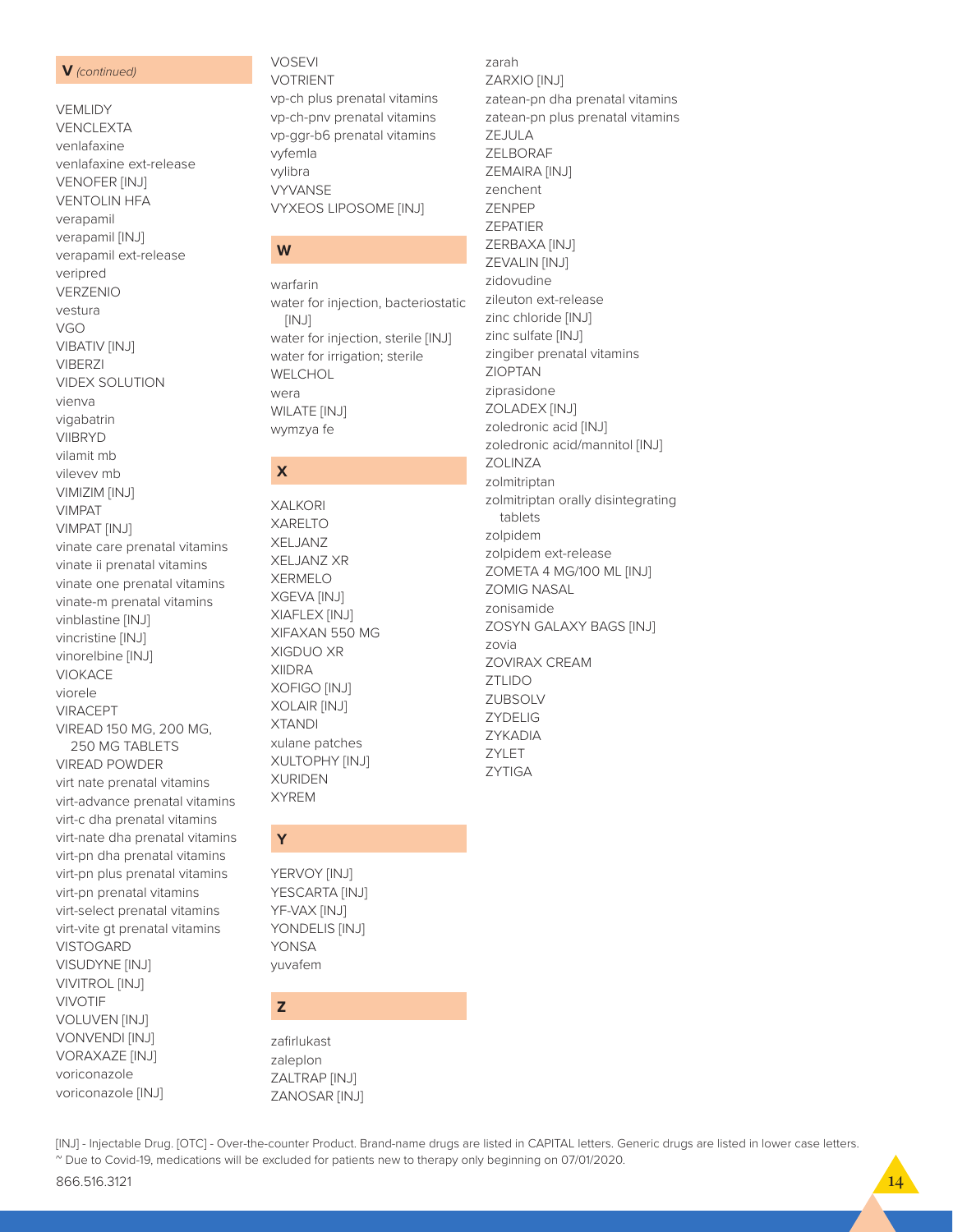# Excluded Medications

The following list of drugs is excluded from coverage. When multiple drugs are equally effective in treating the same condition, drugs that have more cost-effective alternatives are excluded from coverage. If you are taking a drug on the **excluded list**, we encourage you to speak with your doctor to help you find a drug that is covered under your pharmacy benefit.

# **A**

ABILIFY\* ABSTRAL ACANYA\*~ ACIPHEX\* ACIPHEX SPRINKLE ACUVAIL ADCIRCA\* ADDERALL\* **ADIYXIN** ADMELOG AGGRENOX\*<sup>~</sup> AKTIPAK AKYNZEO ALBUTEROL SULFATE HFA ALCORTIN A ALECENSA~ ALOCRIL ALOGLIPTIN ALOGLIPTIN/METFORMIN ALOGLIPTIN/PIOGLITAZONE ALOMIDE ALTOPREV ALVESCO AMBIEN\*, AMBIEN CR\* AMPYRA\* AMRIX\* ANDROGEL 1%\* ANUSOL-HC\* APADAZ APIDRA ARANESP ARIMIDEX\* ASACOL HD\* ASPIRIN/OMEPRAZOLE DR ATACAND\*, ATACAND HCT\* ATRALIN\*<sup>~</sup> ATRIPLA AUBAGIO AUVI-Q AVALIDE\* AVAPRO\* AVASTIN [INJ]~  $AVEED<sup>o</sup>$ AVODART\* AZOR\*

# **B**

BARACLUDE TABLETS\* BAYER (BREEZE, CONTOUR) BECONASE AQ BENICAR\*, BENICAR HCT\* BENZHYDROCODONE/ ACETAMINOPHEN BERINERT BRISDELLE\* BUDESONIDE – FORMOTEROL BUPAP\* BUTRANS

# **C**

CALCIPOTRIENE FOAM CALCIPOTRIENE/ BETAMETHASONE **SUSPENSION**  $CARAC^{\sim}$ CELEBREX\* CELEXA\* **CETRAXAL** CHORIONIC GONADOTROPIN  $CIAIIS*$ CINQAIR CIPROFLOXACIN/ FLUOCINOLONE OTIC CLIMARA PRO CLINDAGEL~ CLINDAMYCIN PHOSPHATE 1% GEL (BY OCEANSIDE)~ CLOCORTOLONE COMPLERA **CONSENSI** COREG\* CORTIFOAM COSOPT\* COZAAR\* CRESTOR\* CUPRIMINE\* CYMBALTA\* CYTOMEL\*

# **D**

DELSTRIGO DELZICOL\* DETROL\*, DETROL LA\* DICLOFENAC EPOLAMINE PATCHES DIOVAN\*, DIOVAN HCT\* DIPENTUM DORAL~ DOXYCYCLINE 40 MG CAPSULES DOXYCYCLINE HYCLATE DR 80 MG DRIZALMA SPRINKLE DUAKLIR PRESSAIR DUROLANE DUTOPROL

# **E**

EFFEXOR XR\* ELIDEL\* **FMBFDA** EMEND CAPSULES\*, TRIFOLD PACK\* EMEND POWDER PACKETS EMFLAZA EPANED EPIDUO\*~ EPIDUO FORTE~ EPINEPHRINE AUTO-INJECTOR (BY IMPAX) EPOGEN ESTROGEL EVENITY EVZIO EXFORGE\*, EXFORGE HCT\* EXJADE\* EXONDYS 51 EXTAVIA EZALLOR SPRINKLE

# **F**

FEMRING FENOPROFEN CAPSULES FENORTHO

FENTANYL CITRATE BUCCAL TABLETS FENTORA FIASP FIRAZYR [INJ]\*~ FLUOROURACIL 0.5% CREAM FML FORTE, FML S.O.P. FOCALIN\*, FOCALIN XR\* FOLLISTIM AQ FOSRENOL CHEWABLE TABLET\* FOSRENOL POWDER PACKET

# **G**

GANIRELIX ACETATE\* GEL-ONE GELSYN-3 GENVISC 850 GLEEVEC\* GLUCOPHAGE\*, GLUCOPHAGE XR\* GLUMETZA\* GOCOVRI ER GRANIX

# **H**

HERCEPTIN [INJ]<sup>~</sup> HUMATROPE HYALGAN HYMOVIS

# **I**

IMIQUIMOD 3.75% CREAM PUMP IMITREX\* INDERAL LA\* INGREZZA INREBIC INSULIN ASPART INSULIN ASPART PROTAMINE INSULIN LISPRO INTUNIV\* ISTALOL\*

\* Multisource brand exclusion − The generic equivalent of this brand-name medication is covered under your plan. FDA-approved generic medications meet strict standards and contain the same active ingredients as their corresponding brand-name medications, although they may have a different appearance. [INJ] - Injectable Drug. [OTC] - Over-the-counter Product. Brand-name drugs are listed in CAPITAL letters. Generic drugs are listed in lower case letters. ~ Due to Covid-19, medications will be excluded for patients new to therapy only beginning on 07/01/2020.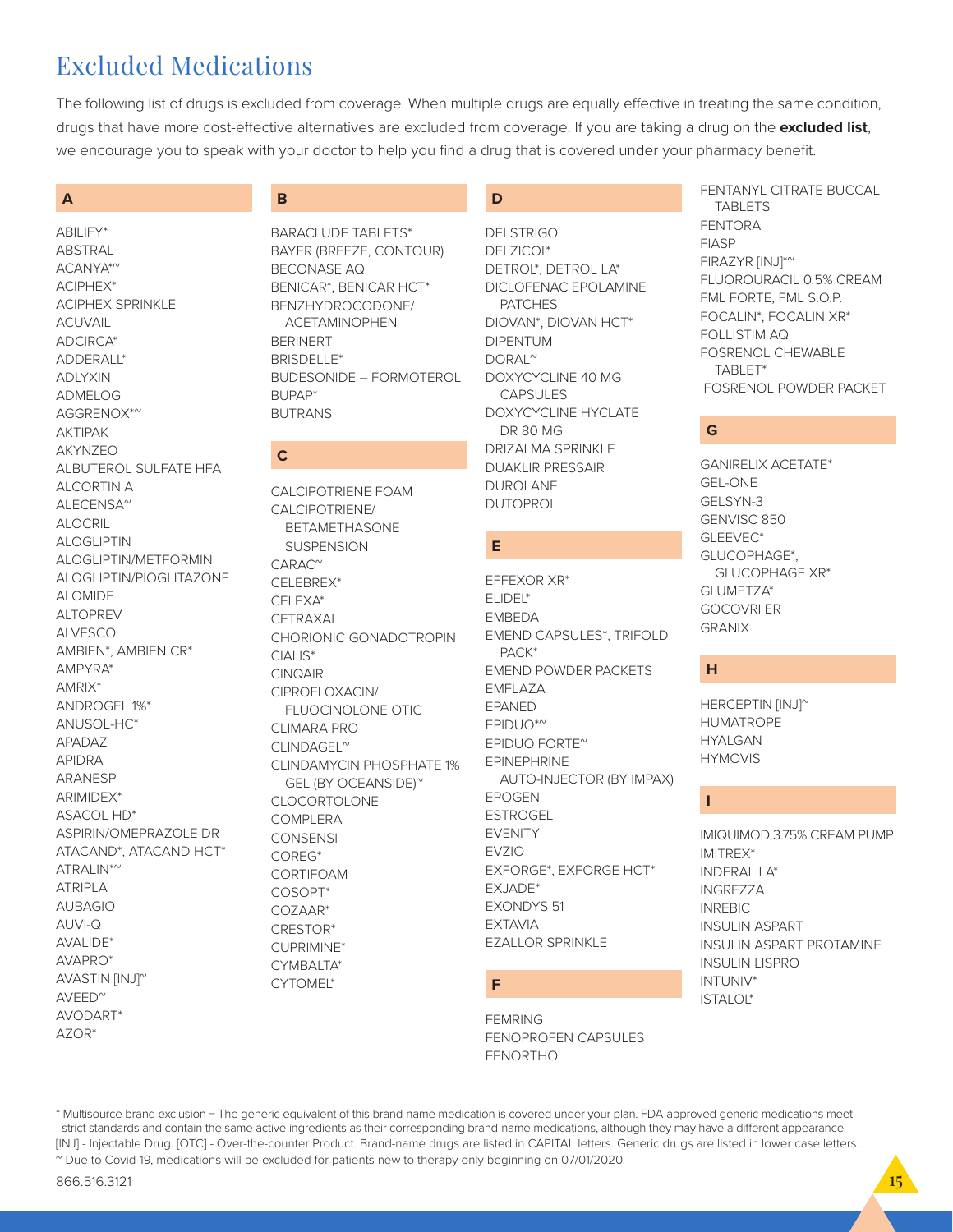### **J**

JADENU, JADENU SPRINKLE

### **K**

KAPSPARGO SPRINKLE KATERZIA KAZANO KEPPRA\*, KEPPRA XR\* KISQALI, KISQALI FEMARA CO- **PACK** KOMBIGLYZE XR KORLYM~

# **L**

LAMICTAL\*, LAMICTAL ODT\*, LAMICTAL XR\* LAZANDA LEDIPASVIR/SOFOSBUVIR LETAIRIS\*~ LEVALBUTEROL HFA LEXAPRO\* LIBRAX\* LIDOCAINE/TETRACAINE LIDODERM\* LIPITOR\* LOCOID\*~ LOCOID LIPOCREAM\*<sup>~</sup> LOESTRIN\*, LOESTRIN FE\* LOTREL\* LOVENOX\* LUCEMYRA LULICONAZOLE LUNESTA\* LYRICA\* LYRICA CR

# **M**

MAVYRET MAXALT\*, MAXALT MLT\* MAXIDEX METOPROLOL SUCCINATE/ HCTZ ER MICARDIS\*, MICARDIS HCT\* MINASTRIN 24 FE\* MINOLIRA **MIRCERA** MULPLETA

# **N**

NALFON CAPSULES

NAMENDA XR\* NASONEX\* NATIONAL MEDICAL (ADVOCATE) **NESINA** NEUPOGEN NEURONTIN\* NEVANAC **NOCTIVA** NORCO\* NORTHERA~ NORVASC\* NOVOLIN NOVOLIN 70-30 NOVOLIN N NOVOLIN R NOVOLOG NOXAFIL\*~ NUTROPIN AQ NUSPIN

NUVIGIL\* NUWIQ

**O**

OGIVRI~ **OMNARIS** OMNIS HEALTH

**OMNITROPE ONGLYZA** ONPATTRO ONZETRA XSAIL ORFADIN

OSMOLEX ER OSMOPREP~ **OXBRYTA** OXYCODONE ER

OZOBAX

PANCREAZE PATADAY\* PENNSAID PERCOCET\*<sup>~</sup> PERTZYE PIFELTRO PIQRAY PLAQUENIL\* PLAVIX\* PRADAXA PRAVACHOL\* PRED MILD PREGNYL PREVACID\*

**P**

(EMBRACE, VICTORY)

ORTHO TRI-CYCLEN\*, ORTHO TRI-CYCLEN LO\*

# PREVACID SOLUTAB\* PREZCOBIX PRILOSEC SUSPENSION PRIMLEV<sup>^</sup> PRISTIQ\* PROCYSBI~ PROLIA PROTONIX\* PROTONIX SUSPENSION PROVENTIL HFA PROVIGIL\* PROZAC\* PULMICORT RESPULES\*

PYLERA~

**QBRELIS QSYMIA** 

**Q**

**R**

STRIVERDI RESPIMAT **SUBSYS** SULCONAZOLE SUPARTZ FX SUPPRELIN LA~ SYNVISC, SYNVISC-ONE

TARGRETIN CAPSULE\*~

TIMOPTIC OCUDOSE

TOPIRAMATE ER CAPSULES

TRANSDERM-SCOP\*~

TRIVIDIA (TRUETEST, TRUETRACK)

TUDORZA PRESSAIR

**T**

TAI T7

TAVALISSE~ TESTIM\* TIKOSYN\*

TIVORBEX TOBI SOLUTION\* TOLSURA TOPAMAX\* TOPICORT SPRAY

TOPROL XL\*~

TRELSTAR~ TREXIMET\*~ TRIBENZOR\* TRICOR\* TRILEPTAL\* TRILURON

**TRIVISC** TRUXIMA~

# **V**

**U**

ULORIC\*<sup>~</sup> **UNISTRIP** UROXATRAL\*

VAGIFEM\* VALIUM\* VAI TRFX\* VANOS\*~ **VELTASSA** VELTIN VERDESO FOAM VESICARE\*~ VIAGRA\* VICTOZA VISCO-3 VIVELLE-DOT\*

\* Multisource brand exclusion − The generic equivalent of this brand-name medication is covered under your plan. FDA-approved generic medications meet strict standards and contain the same active ingredients as their corresponding brand-name medications, although they may have a different appearance. [INJ] - Injectable Drug. [OTC] - Over-the-counter Product. Brand-name drugs are listed in CAPITAL letters. Generic drugs are listed in lower case letters. ~ Due to Covid-19, medications will be excluded for patients new to therapy only beginning on 07/01/2020.

# RANEXA\*~ **S**

RABEPRAZOLE DR SPRINKLE

RAPAFLO\* RECOMBINATE RELAFEN DS RELION NOVOLIN RENAGEL RITUXAN [INJ]~ RITUXAN HYCELA [INJ]~ ROCHE (ACCU-CHEK) ROZEREM\*~

SAIZEN **SAIZENPREP** SANDOSTATIN LAR DEPOT **SAVAYSA** SEROQUEL\*, SEROQUEL XR\* SENSIPAR\*~ SIGNIFOR LAR SIKI<sub>OS</sub> SIMVASTATIN SUSPENSION SINGULAIR\* **SITAVIG** SODIUM HYALURONATE SOFOSBUVIR/VELPATASVIR SOVALDI SPIRIVA HANDIHALER, SPIRIVA RESPIMAT SPRAVATO STIOLTO RESPIMAT STRATTERA\* STRIBILD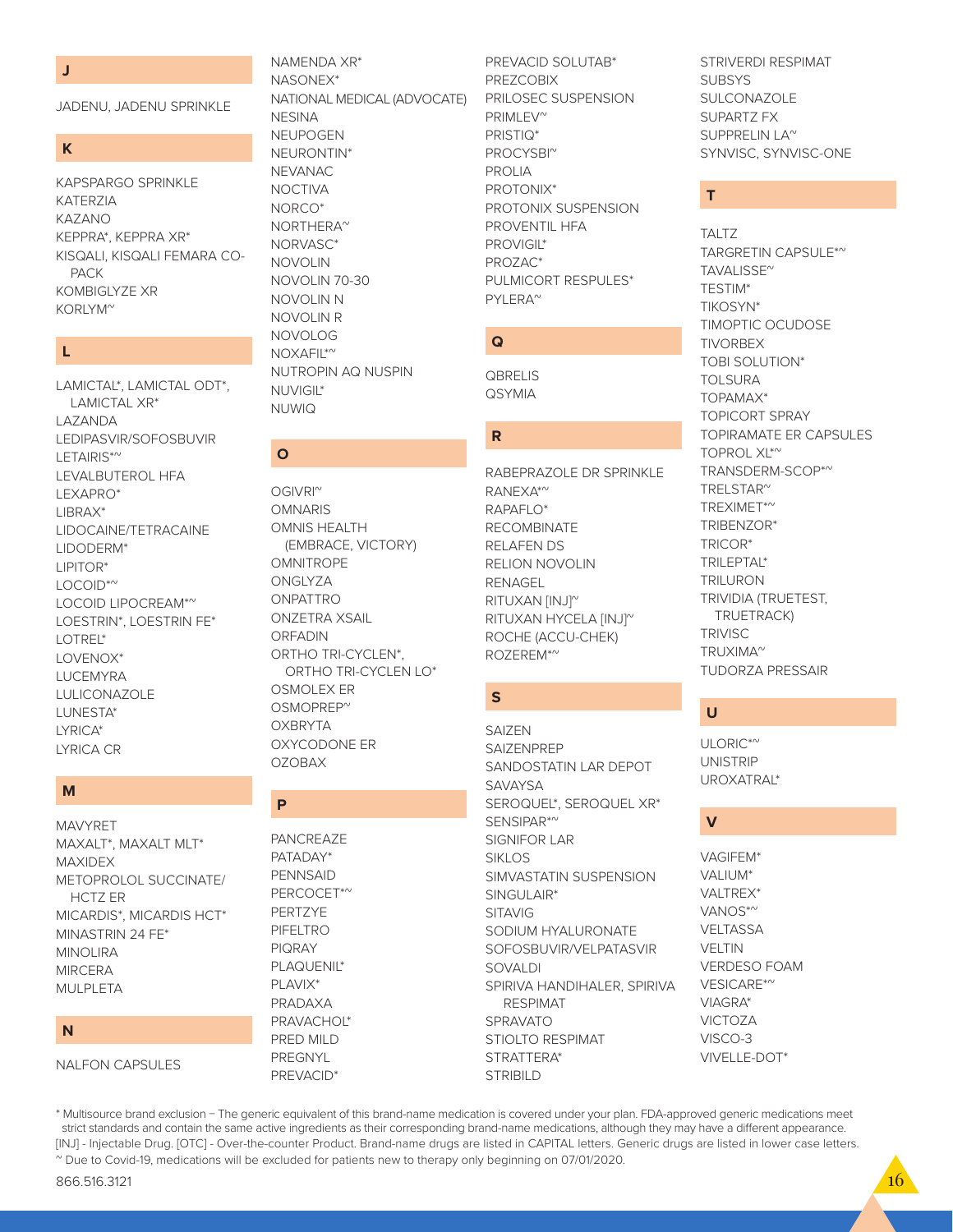### **V** *(continued)*

VIVLODEX VYONDYS 53 VYTORIN\*

# **W**

WELLBUTRIN SR\*

# **X**

XADAGO XALATAN\* XANAX\*, XANAX XR\* XATMEP XELPROS XENAZINE\* XIFAXAN 200 MG~  $XIMINO^{\sim}$ XOPENEX HFA XPOVIO XTAMPZA ER~ XYNTHA, XYNTHA SOLOFUSE

# **Y**

YASMIN\* YOSPRALA DR

# **Z**

ZAVESCA\* ZEGERID\* ZELAPAR~ ZETIA\* ZETONNA ZIPSOR ZOCOR\* ZOLOFT\* ZOMACTON ZOMIG TABLETS\*, ZOMIG ZMT\* ZONEGRAN\* **ZORVOLEX** ZOVIRAX OINTMENT\*~ ZURAMPIC ZYCLARA ZYFLO CR\* ZYTIGA 250 MG\*

\* Multisource brand exclusion − The generic equivalent of this brand-name medication is covered under your plan. FDA-approved generic medications meet strict standards and contain the same active ingredients as their corresponding brand-name medications, although they may have a different appearance. [INJ] - Injectable Drug. [OTC] - Over-the-counter Product. Brand-name drugs are listed in CAPITAL letters. Generic drugs are listed in lower case letters. ~ Due to Covid-19, medications will be excluded for patients new to therapy only beginning on 07/01/2020.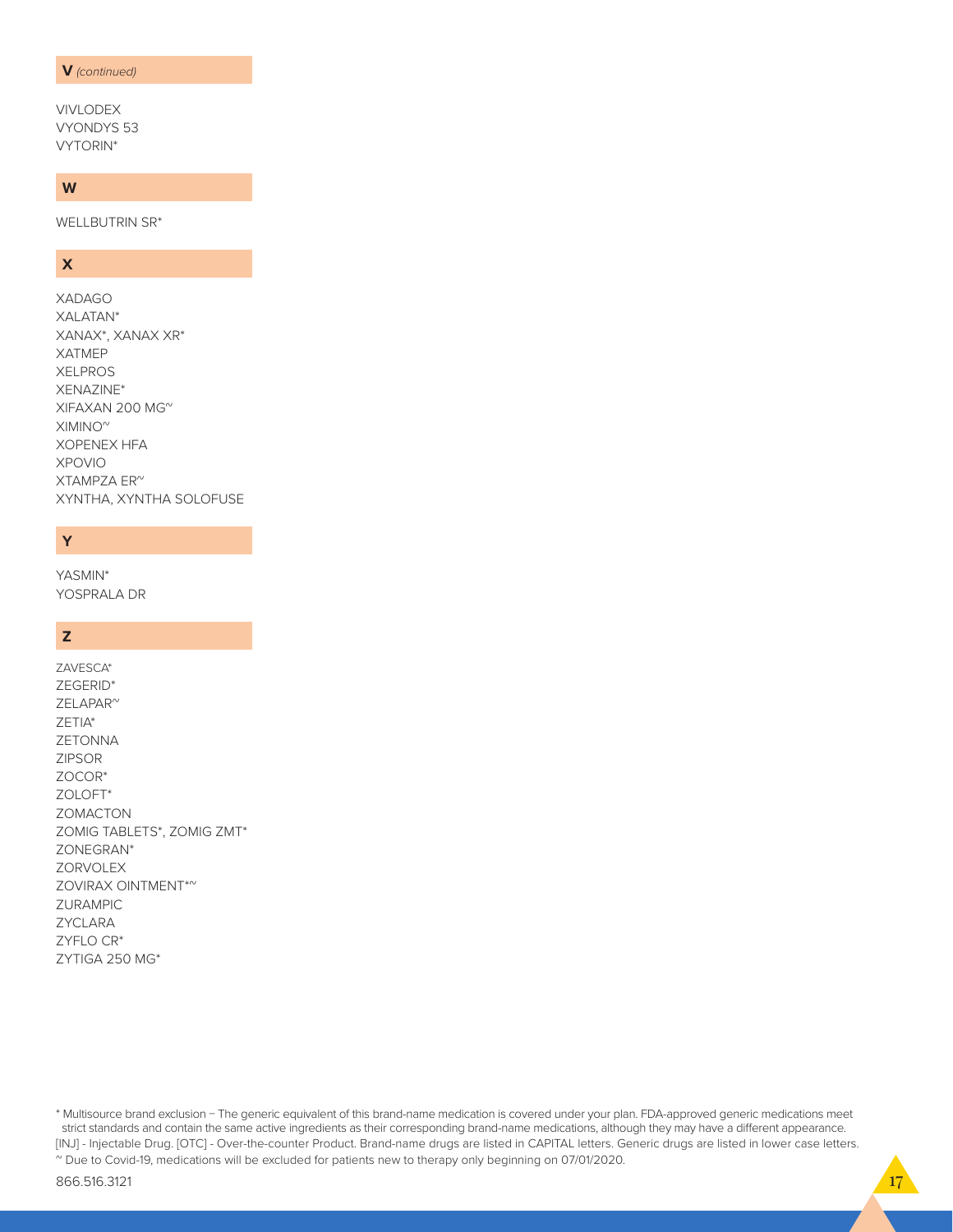# **Specialty Medications**

Specialty medications treat rare or complex conditions and are typically higher-cost medications. These medications require a prior authorization before coverage is determined. CastiaRx, powered by Diplomat, can provide most specialty medications along with helpful programs and services.

Not all specialty medications are listed in the formulary and coverage may vary by plan. For specific questions about your plan's coverage, please call Member Services at 866.516.3121.

J

# $\overline{A}$

ACTEMRA [INJ] **ADCIRCA** ADYNOVATE [INJ] **AFINITOR AMPYRA ER ATRIPLA AUBAGIO** AVONEX [INJ]

# B

**BARACLUDE BENLYSTA [INJ] BETASERON [INJ] BETHKIS BIKTARVY BOSULIF** BOTOX [INJ]

# $\mathbf c$

CAROMETYX capecitabine CAYSTON CETROTIDE [INJ] chorionic gonadotropin [INJ] CIMZIA [INJ] CINRYZE [INJ] COMPLERA COPAXONE [INJ] COSENTYX [INJ] **CUPRIMINE** CUVITRU [INJ]

# D

dalfampridine er **DESCOVY** DUPIXENT [INJ]

# E

**ENBREL [INJ]** entecavir

# **ENTYVIO EPCLUSA EPIDIOLEX ERIVEDGE** EUFLEXXA [INJ] EXONDYS [INJ] EXTAVIA [INJ] EYLEA [INJ]

# F

**FASENRA [INJ]** FOLLISTIM AQ [INJ] FORTEO [INJ]

# G

**GAMMAGARD [INJ] GANIRELIX [INJ]** GELSYN-3 [IN.J] **GENVOYA GILENYA** glatiramer [INJ] **GLATOPA [INJ] GLEEVEC** GONAL-F [INJ]

# н

**HARVONI HETLIOZ** HIZENTRA [INJ] HP ACTHAR [INJ] HUMATROPE [INJ] HUMIRA [INJ] **HYALGAN [INJ]** hydroxyprogesterone [INJ]

T

**IBRANCE ICLUSIG ILARIS [INJ]** imatinib **IMBRUVICA ISENTRESS** 

# **JAKAFI**

# K **KALETRA** KALYDECO **KEVZARA [INJ]**

KINERET [INJ] **KISQALI** 

# L

lamivudine/zidovudine ledipasvir/sofosbuvir leuprolide [INJ] LONSURF LUPANETA [INJ] LUPRON DEPOT [INJ] **LYNPARZA** 

# M

**MAKENA [INJ]** MAV/YRFT **MEKINIST MENOPUR [INJ] MESNEX** MONOVISC<sup>[INJ]</sup>

# N

**NERLYNX** NEULASTA [INJ] NEUPOGEN [INJ] **NEXAVAR NINLARO** NORDITROPIN [INJ] **NORVIR** NOVAREL [INJ] **NUCALA [INJ]** NULOJIX [INJ] NUPLAZID NUTROPIN AQ NUSPIN [INJ]

# $\overline{O}$

**OCALIVA [INJ] OCREVUS [INJ]** ODEFSEY **OFEV** OLUMIANT OMNITROPE [INJ] OPSUMIT ORENCIA [INJ] **ORKAMBI OTEZLA OVIDREL [INJ]** 

# $\mathsf{P}$

PACLITAXEL [INJ] PEGASYS [INJ] PLEGRIDY [INJ] **POMALYST** PRALUENT [INJ] PREGNYL [INJ] **PREVYMIS PREZCOBIX** PREZISTA PROCRIT [INJ] PROLASTIN [INJ] PROLIA [INJ] **PROMACTA** PULMOZYME

# $\overline{\mathsf{R}}$

**RAVICTI** REBIF [INJ] REMICADE [INJ] REPATHA [INJ] **REVATIO REVLIMID REYATAZ** RHOGAM [INJ] ribavirin

# $\mathbf S$

**SABRIL** 

[INJ] - Injectable Drug. [OTC] - Over-the-counter Product. Brand-name drugs are listed in CAPITAL letters. Generic drugs are listed in lower case letters. ~ Due to Covid-19, medications will be excluded for patients new to therapy only beginning on 07/01/2020.

866.516.3121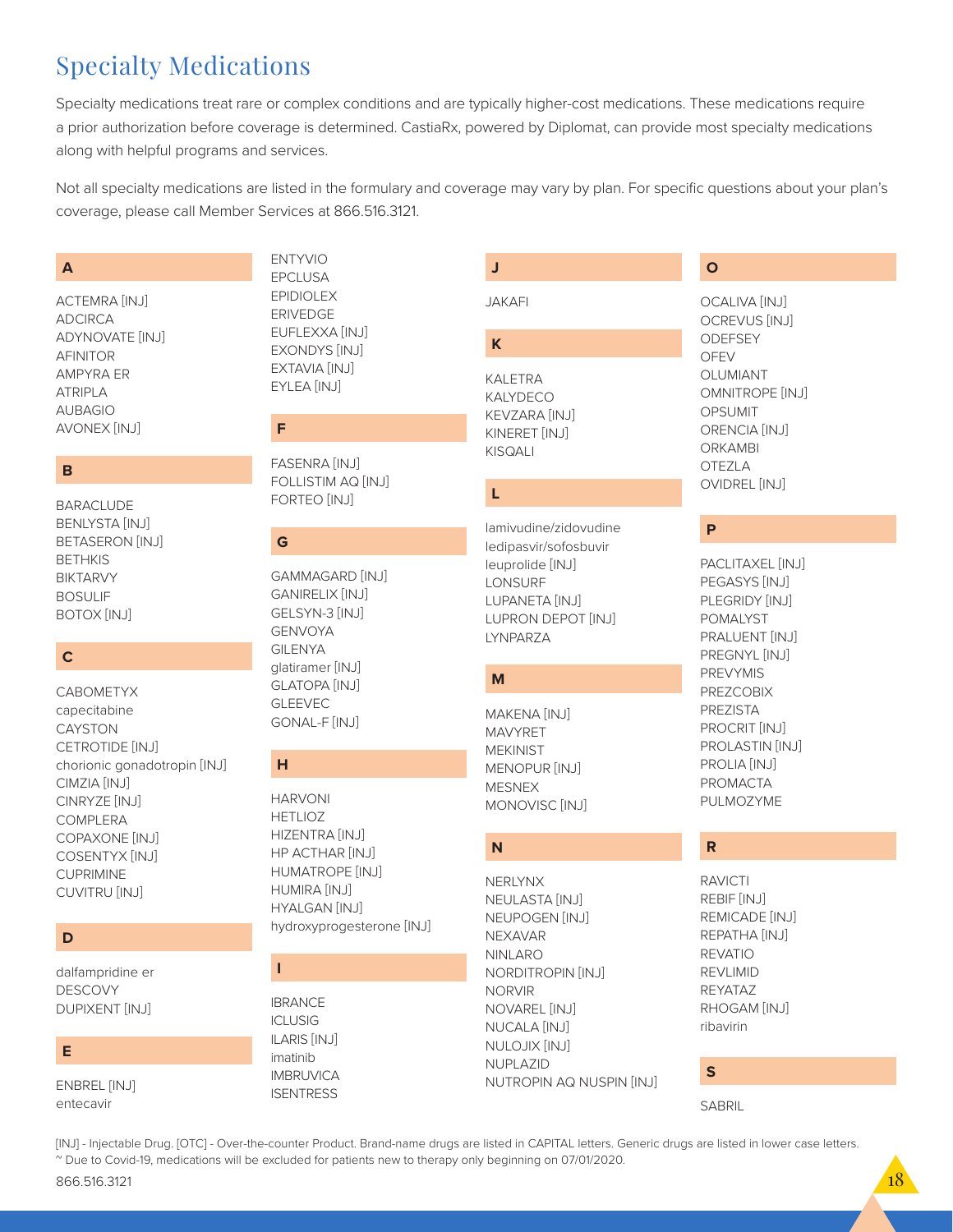### **S** (continued)

**XTANDI XYREM** 

ZYTIGA

zoledronic acid [INJ]

 $\mathbf{z}$ 

SANDOSTATIN LAR [INJ] sildenafil 20mg SIMPONI [INJ] SIMPONI ARIA [INJ] sofosbuvir/velpatasvir SOLIRIS [INJ] SPRYCEL STELARA [INJ] **STIVARGA STRIBILD** SUBLOCADE [INJ] SUCRAID SUPARTZ FX [INJ] SUPPRELLIN LA [INJ] **SUTENT SYMDEKO** SYMTUZA SYNAGIS [INJ] SYNVISC<sup>[INJ]</sup> SYNVISC-ONE [INJ]

# $\mathsf T$

tadalafil 20mg **TAFINLAR TAGRISSO** TALTZ [INJ] **TASIGNA TECFIDERA** temozolomide tetrabenazine **TIVICAY** TREMFYA [INJ] TRIUMEQ **TRUVADA TYKERB TYMLOS [INJ] TYSABRI [INJ] TYVASO** 

# $\mathsf{V}$

VEMLIDY VENCLEXTA **VIREAD** VIVITROL [INJ] **VOTRIENT** 

# $\boldsymbol{\mathsf{x}}$

XELJANZ **XELJANZ XR** XIAFLEX [INJ] XOLAIR [INJ]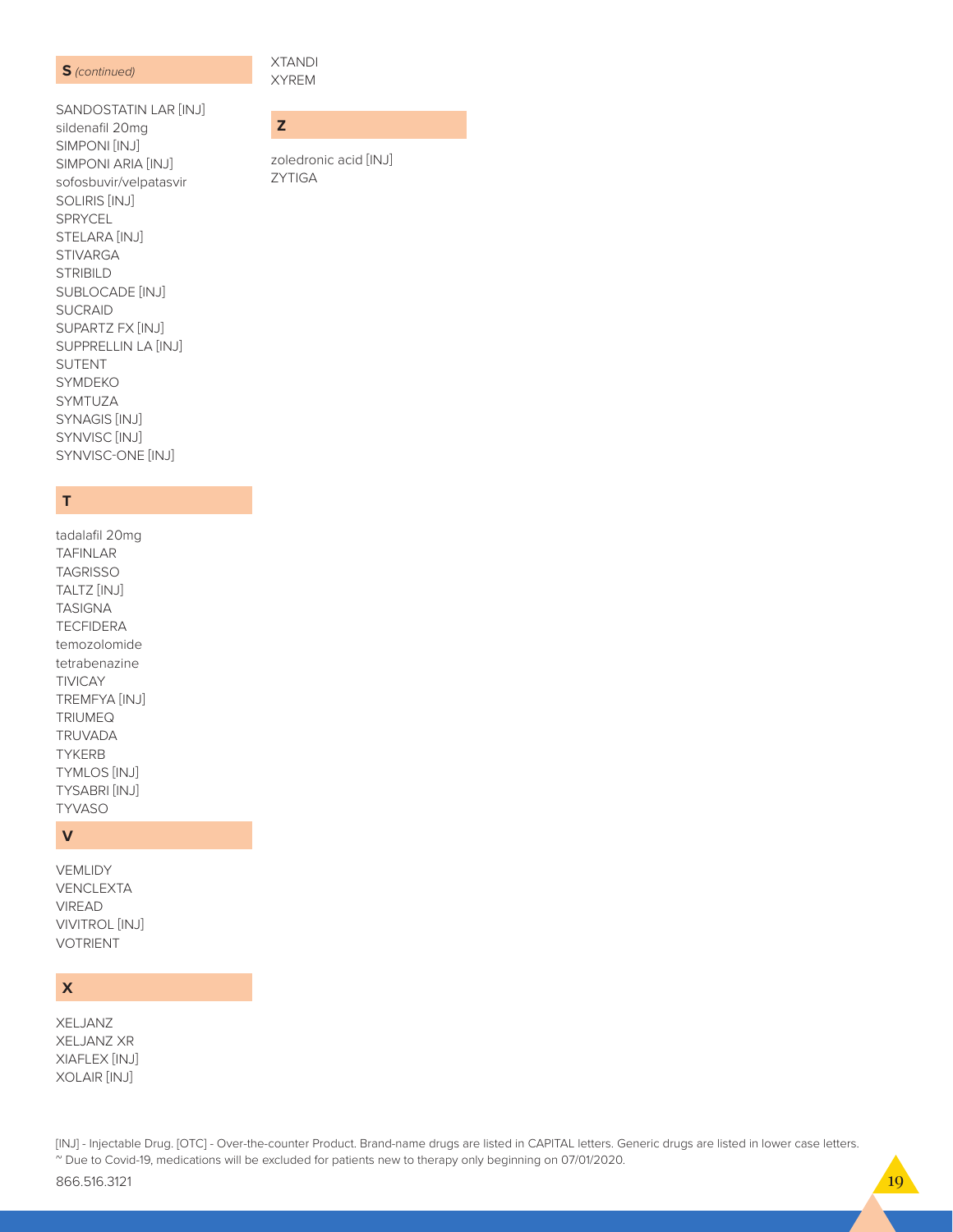# "My Medications" Worksheet

Take this worksheet with you each time you visit a doctor. Each of your doctors should be aware of every drug you take and you should have a list as well.

Ditch the paperwork and switch to digital! Easily manage medications for you and your family using **optumrx.com** and the OptumRx app. View your prescription details, receive refill reminders and print a list of medications for your doctors.

| <b>Name of Medicine</b><br>and Strength | <b>Drug</b><br><b>Tier</b> | <b>I Take This</b><br><b>Medicine For</b> | <b>Directions</b> | <b>Doctor</b> |
|-----------------------------------------|----------------------------|-------------------------------------------|-------------------|---------------|
| Example: Lisinopril, 20 mg              | Tier 1                     | High blood pressure                       | One tablet daily  | Dr. Johnson   |
|                                         |                            |                                           |                   |               |
|                                         |                            |                                           |                   |               |
|                                         |                            |                                           |                   |               |
|                                         |                            |                                           |                   |               |
|                                         |                            |                                           |                   |               |
|                                         |                            |                                           |                   |               |
|                                         |                            |                                           |                   |               |
|                                         |                            |                                           |                   |               |
|                                         |                            |                                           |                   |               |
|                                         |                            |                                           |                   |               |
|                                         |                            |                                           |                   |               |
|                                         |                            |                                           |                   |               |